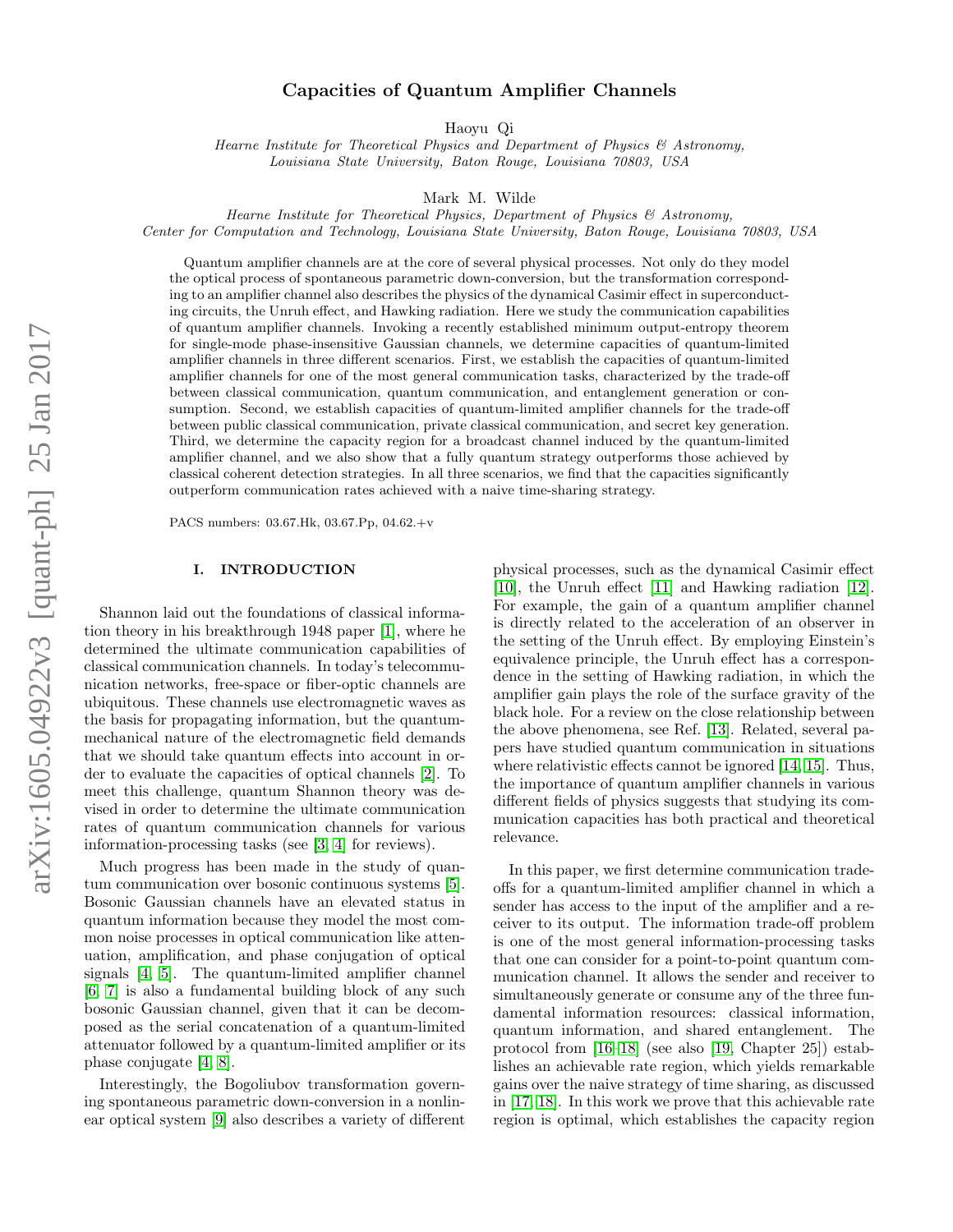2

for this setting. In order to do so, we establish some new mathematical properties of the entropy of the bosonic thermal state (see Appendix [A\)](#page-9-0), a function which is of physical interest in a variety of contexts. We suspect that these established properties could have application in the analysis of other communication problems and in studies of quantum thermodynamics, but this is more appropriate to remain as the topic of future work.

We also consider the trade-off between public classical bits, private classical bits, and secret key bits [\[20\]](#page-12-6), and we establish the capacity region in this setting as well. This capacity region clearly has relevance when using a channel for the communication of secret information in addition to ordinary, public classical information.

Beyond the point-to-point setup, we also determine the capacity region for the single-sender, two-receiver broadcast channel induced by a unitary dilation of the quantum-limited amplifier channel. We do so by first giving a rate region achieved by inputting coherent states [\[21\]](#page-12-7) to a noisy amplifier channel. We find that this rate region improves upon those achieved using traditional strategies such as coherent homodyne or heterodyne detection. We also prove that this rate region is optimal for quantum-limited amplifier channels by employing similar techniques that we use for the first two scenarios mentioned above. These techniques are different when compared to those used in previous works [\[17,](#page-12-5) [22\]](#page-12-8) for the setting of the pure-loss channel.

This paper is organized as follows. In Section [II,](#page-1-0) we review the main result of [\[23\]](#page-12-9), which establishes a minimum output-entropy theorem essential for our developments here. In Section [III,](#page-1-1) we consider the communication trade-off for a quantum-limited amplifier channel. After briefly reviewing the characterization of the tradeoff capacity region and the achievable rate region established in [\[18\]](#page-12-3), we prove that this rate region is optimal. We then show that the trade-off capacity region outperforms that achievable with a naive time-sharing strategy. We also find that capacities decrease with increasing amplifier gain. We then consider the unitary dilation of the quantum-limited amplifier channel as a quantum broadcast channel in Section [IV.](#page-4-0) In the first part of Section [IV,](#page-4-0) we determine an achievable rate region for two receivers by using coherent-state encoding. In the second part of Section [IV,](#page-4-0) we prove that this achievable rate region is optimal. In the third part of Section [IV,](#page-4-0) we show that the capacity region outperforms those achieved by using homodyne and heterodyne detection. In Section [V,](#page-8-0) we consider the trade-off between public and private classical communication. We determine these trade-off capacities for quantum-limited amplifier channels by employing techniques similar to those from Sections [III](#page-1-1) and [IV.](#page-4-0) Finally, we discuss the relationship between entropy conjectures and capacities of bosonic Gaussian channels in Section [VI.](#page-8-1) We conclude in Section [VII](#page-9-1) with a summary and some open questions.

# <span id="page-1-0"></span>II. MINIMUM OUTPUT-ENTROPY THEOREM

All of our converse proofs in this work rely on the following minimum output-entropy theorem, which holds for a single-mode, phase-insensitive quantum-limited amplifier (and its weak conjugate [\[24\]](#page-12-10)) channel with a given input entropy constraint [\[23\]](#page-12-9). We restate this result as the following theorem:

<span id="page-1-2"></span>Theorem 1 ([\[23\]](#page-12-9)) Consider a single-mode, phaseinsensitive amplifier channel  $\mathcal{N}_{A\rightarrow B}$ . Let  $H_0 > 0$ be a positive constant. For any input state  $\rho_A$  such that  $H(\rho_A) \geq H_0$ , the output von Neumann entropy  $H(\mathcal{N}_{A\rightarrow B}(\rho_A))$  is minimized when  $\rho_A$  is a thermal state with mean photon number  $g^{-1}(H_0)$ , where

<span id="page-1-3"></span>
$$
g(x) \equiv (x+1)\log_2(x+1) - x\log_2 x . \tag{1}
$$

is the entropy of a thermal state with mean photon num $ber x.$  The same is true for the quantum-limited weak conjugate amplifier [\[25\]](#page-12-11) (the complementary channel of  $\mathcal{N}_{A\rightarrow B}$  [\[24\]](#page-12-10)).

Theorem [1](#page-1-2) provides lower bounds for certain terms in the capacity regions in  $(4)$ – $(6)$  and  $(40)$ – $(41)$ , which are crucial for our converse proofs. Due to additivity issues of capacity regions in quantum information theory, proofs of converses generally require a multi-mode version of the results in [\[23\]](#page-12-9). However, a quantum-limited amplifier channel, the complementary channel of which is entanglement-breaking, is a Hadamard channel [\[26,](#page-12-12) [27\]](#page-12-13). It is known that the capacity regions of both the information trade-off and broadcast problems are single-letter for Hadamard channels [\[20,](#page-12-6) [28](#page-12-14)[–30\]](#page-12-15).

## <span id="page-1-1"></span>III. TRADING QUANTUM AND CLASSICAL RESOURCES

Our first result concerns the transmission (or consumption) of classical bits, quantum bits, and shared entanglement along with the consumption of many independent uses of a quantum-limited amplifier channel. The communication trade-off is characterized by rate triples  $(C, Q, E)$ , where C is the net rate of classical communication, Q is the net rate of quantum communication, and E is the net rate of entanglement generation. The triple trade-off capacity region of a quantum channel  $\mathcal N$  is the regularization of the union of regions of the following form  $[29]$  (see also  $[19, Chapter 25]$  $[19, Chapter 25]$ ):

<span id="page-1-4"></span>
$$
C + 2Q \le H(\mathcal{N}(\rho)) + \sum_{x} p_X(x) \left[ H(\rho_x) - H(\mathcal{N}^c(\rho_x)) \right],
$$
  

$$
Q + E \le \sum_{x} p_X(x) \left[ H(\mathcal{N}(\rho_x)) - H(\mathcal{N}^c(\rho_x)) \right],
$$
  

$$
C + Q + E \le H(\mathcal{N}(\rho)) - \sum_{x} p_X(x) H(\mathcal{N}^c(\rho_x)),
$$
 (2)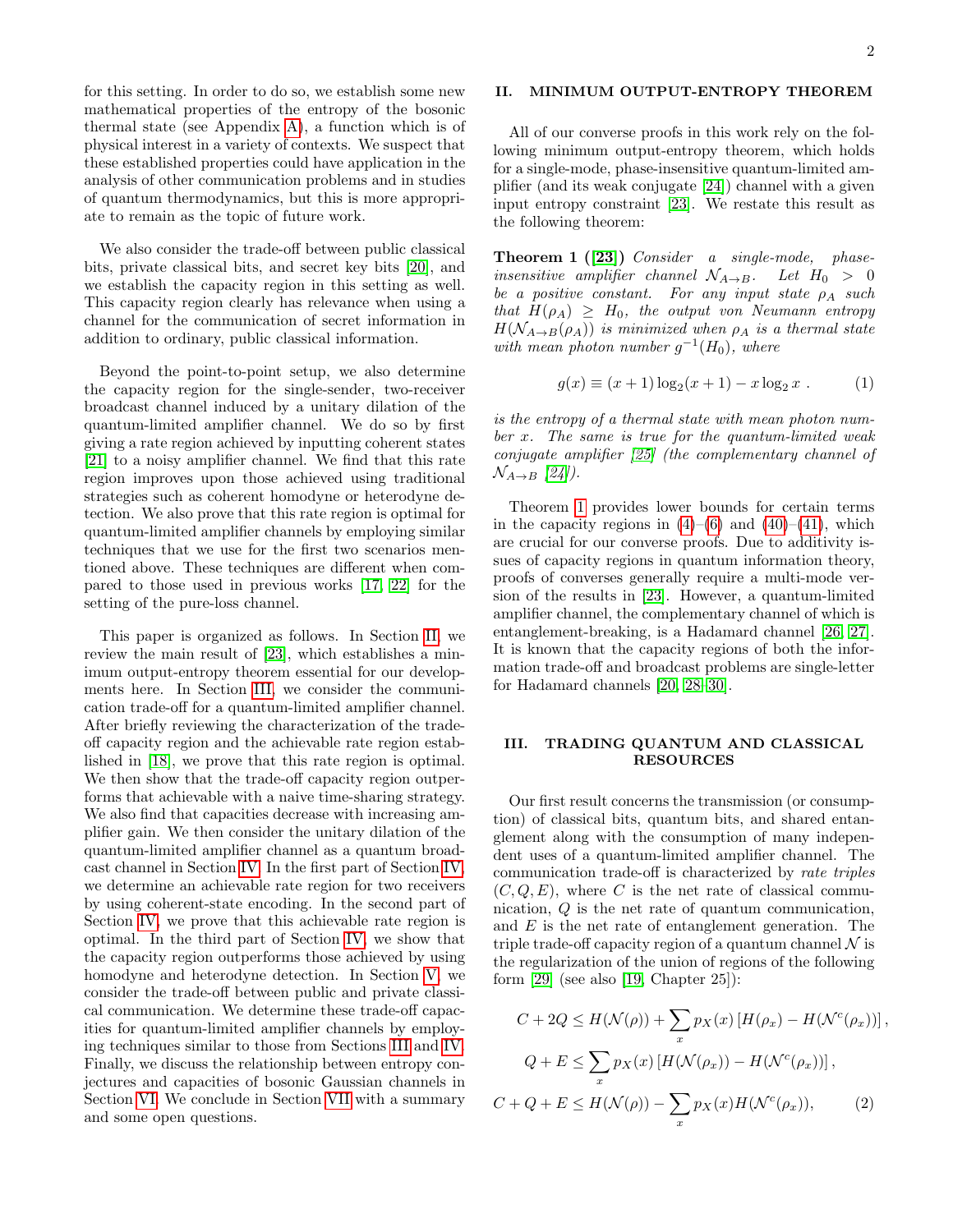where the union is with respect to all possible input ensembles  $\{p_X(x), \rho_x\}$  and  $\rho \equiv \sum_x p_X(x)\rho_x$ . Here  $\mathcal{N}^c$  is the complementary channel of  $\mathcal{N}$ [\[19\]](#page-12-4).

For a quantum-limited amplifier channel with gain parameter  $\kappa \in [1, +\infty)$ , the input-output transformation in the Heisenberg picture is given by the following equation:

$$
\hat{b} = \sqrt{\kappa}\hat{a} + \sqrt{\kappa - 1}\hat{e}^{\dagger} , \qquad (3)
$$

where  $\hat{a}$ ,  $\hat{b}$ , and  $\hat{e}$  are the field-mode annihilation operators corresponding to the sender's input mode, the receiver's output mode, and an environmental input in the vacuum state, respectively. In order to have a meaningful and practical communication task, we assume that the mean photon number of the input state is constrained to be no larger than  $N_S \in (0, +\infty)$  for each use of the channel.

### <span id="page-2-2"></span>A. Achievable rate region

The achievability part of the capacity theorem for the quantum-limited amplifier channel was already established in [\[17,](#page-12-5) [18\]](#page-12-3). The coding strategy is to employ an input ensemble of Gaussian-distributed phase-space displacements of the two-mode squeezed vacuum. We restate this result as the following theorem, which is given as Theorem 3 in [\[18\]](#page-12-3):

Theorem 2 An achievable rate region for a quantumlimited amplifier channel with amplifier gain  $\kappa \geq 1$  is given by the union of regions of the following form:

$$
C + 2Q \le g(\lambda N_S) + g(\kappa N_S + \bar{\kappa}) - g(\bar{\kappa}[\lambda N_S + 1]),
$$
\n(4)

$$
f_{\rm max} = 1.0
$$

$$
Q + E \le g(\kappa \lambda N_S + \bar{\kappa}) - g(\bar{\kappa}[\lambda N_S + 1]) , \qquad (5)
$$

$$
C + Q + E \le g(\kappa N_S + \bar{\kappa}) - g(\bar{\kappa}[\lambda N_S + 1]) , \qquad (6)
$$

where  $\lambda \in [0,1]$  is a photon-number-sharing parameter and  $g(x)$  is defined in [\(1\)](#page-1-3). The parameter  $\bar{\kappa} \equiv \kappa - 1$ denotes the mean number of photons generated by the channel when the vacuum is input.

## B. Outer bound for the capacity region

Our contribution here is to prove that the rate region in Theorem [2](#page-2-2) is equal to the capacity region.

Theorem 3 The triple trade-off capacity region for a quantum-limited amplifier channel with amplifier gain  $\kappa \geq 1$  is equal to the rate region given in Theorem [2.](#page-2-2)

**Proof.** We first recall that the capacity region of a quantum limited amplifier channel is single-letter [\[28\]](#page-12-14) due to the fact that a quantum-limited amplifier channel is a Hadamard channel [\[26,](#page-12-12) [27\]](#page-12-13). Thus, there is no need to consider the regularization of [\(2\)](#page-1-4). To give an upper bound on the single-letter capacity region of the quantum-limited amplifier channel, we prove that for all input ensembles  $\{p_X(x), \rho_x\}$  there exists a  $\lambda \in [0, 1]$  such that the following four inequalities hold

<span id="page-2-5"></span><span id="page-2-4"></span><span id="page-2-3"></span>
$$
H(\mathcal{N}(\rho)) \le g(\kappa N_S + \kappa - 1) , \qquad (7)
$$

$$
\sum_{x} p_X(x) H(\rho_x) \le g(\lambda N_S) , \qquad (8)
$$

$$
\sum_{x} p_X(x) H(\mathcal{N}(\rho_x)) \le g(\kappa \lambda N_S + \kappa - 1) , \qquad (9)
$$

$$
\sum_{x} p_X(x) H(\mathcal{N}^c(\rho_x)) \ge g((\kappa - 1)(\lambda N_S + 1)) \ . \tag{10}
$$

We start by establishing the inequality in [\(7\)](#page-2-3):

<span id="page-2-8"></span><span id="page-2-6"></span>
$$
H(\mathcal{N}(\rho)) \le g(\kappa N_S + \kappa - 1) \tag{11}
$$

This inequality follows from the facts that the output state has mean photon number no larger than  $\kappa N_S + \kappa - 1$ when the input mean photon number is no larger than  $N<sub>S</sub>$ and because the thermal state of mean photon number  $\kappa N_S + \kappa - 1$  realizes the maximum entropy at the output.

We now argue the inequalities in [\(8\)](#page-2-4) and [\(9\)](#page-2-5). Consider that concavity of entropy and that the thermal state realizes the maximum entropy imply the following bound:

$$
\sum_{x} p_X(x) H(\rho_x) \le H(\rho) \le g(N_S) . \tag{12}
$$

Since  $g(x)$  is monotonically increasing, there exists a  $\lambda' \in$  $[0, 1]$  such that

$$
\sum_{x} p_X(x) H(\rho_x) = g(\lambda' N_S) . \tag{13}
$$

<span id="page-2-11"></span><span id="page-2-1"></span><span id="page-2-0"></span>From concavity of entropy and [\(11\)](#page-2-6), we find that

$$
\sum_{x} p_X(x) H(\mathcal{N}(\rho_x)) \le H(\mathcal{N}(\rho)) \tag{14}
$$

<span id="page-2-9"></span><span id="page-2-7"></span>
$$
\leq g(\kappa N_S + \kappa - 1) \ . \tag{15}
$$

Due to the fact that the vacuum-state input realizes the minimum output entropy for any phase-insensitive quantum Gaussian channel [\[27\]](#page-12-13), the following lower bound applies

$$
H(\mathcal{N}(\rho_x)) \ge g(\kappa - 1) \ . \tag{16}
$$

<span id="page-2-10"></span>Since  $q(x)$  is monotonically increasing and since we have shown that

$$
g(\kappa - 1) \le \sum_{x} p_X(x) H(\mathcal{N}(\rho_x)) \le g(\kappa N_S + \kappa - 1), \tag{17}
$$

there exists  $\lambda \in [0, 1]$  such that

$$
\sum_{x} p_X(x) H(\mathcal{N}(\rho_x)) = g(\lambda \kappa N_S + \kappa - 1) \ . \tag{18}
$$

However,  $\lambda$  and  $\lambda'$  are different in general. But we can use Theorem [8](#page-9-2) in [A](#page-9-0)ppendix A to establish that  $\lambda' \leq \lambda$ .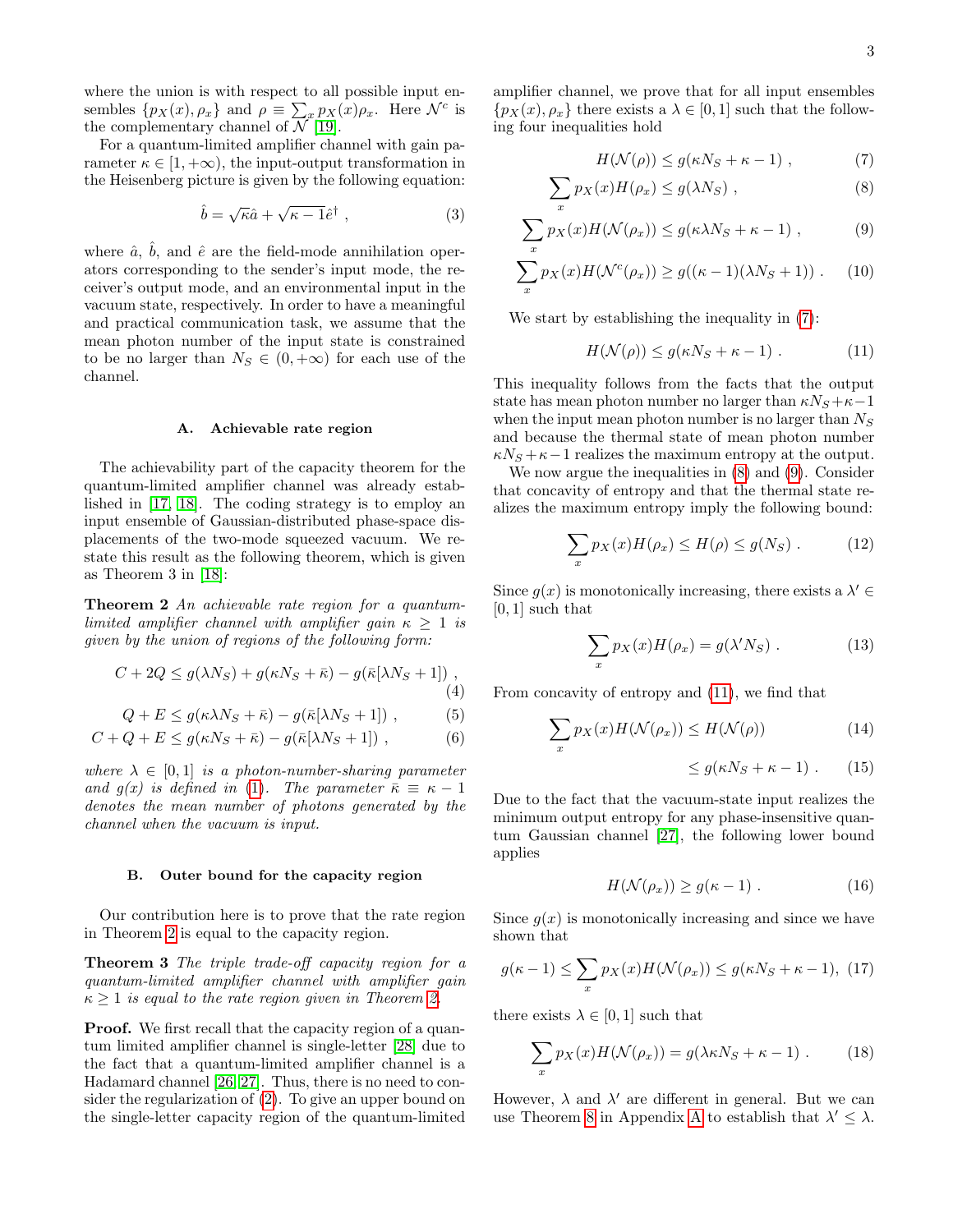To use it we need to know the entropy of the input state. Supposing that the mean photon number of  $\rho_x$  is  $N_{S,x}$ , we have that

$$
H(\rho_x) \le g(N_{S,x}) . \tag{19}
$$

Therefore there exists  $\lambda'_x \in [0,1]$  such that

$$
H(\rho_x) = g(\lambda_x' N_{S,x}) . \qquad (20)
$$

Now employing Theorem [1](#page-1-2) for the quantum-limited amplifier channel, we have that

$$
H(\mathcal{N}(\rho_x)) \ge g(\kappa \lambda_x' N_{S,x} + \kappa - 1) , \qquad (21)
$$

which in turn implies that

$$
g(\lambda \kappa N_S + \kappa - 1)
$$
  
= 
$$
\sum_{x} p_X(x) H(\mathcal{N}(\rho_x))
$$
 (22)

$$
\geq \sum_{x} p_X(x) g(\kappa \lambda_x' N_{S,x} + \kappa - 1) . \tag{23}
$$

Together with  $\sum_{x} p_X(x) g(\lambda'_x N_{S,x}) = g(\lambda' N_S)$ , and using Theorem [8](#page-9-2) in [A](#page-9-0)ppendix A with  $q = \kappa$  we find that

$$
\sum_{x} p_X(x) g(\kappa \lambda_x' N_{S,x} + \kappa - 1)
$$
  
 
$$
\ge g(\kappa \lambda' N_S + \kappa - 1) , \quad (24)
$$

which, by combining [\(23\)](#page-3-0) and [\(24\)](#page-3-1), implies that

$$
g(\lambda \kappa N_S + \kappa - 1) \ge g(\kappa \lambda' N_S + \kappa - 1) \ . \tag{25}
$$

Since  $q$  is monotonically increasing and it has a welldefined inverse function, we find that

$$
\lambda \ge \lambda', \tag{26}
$$

which, after combining with [\(13\)](#page-2-7) and the monotonicity of  $q(x)$ , implies that

$$
\sum_{x} p_X(x) H(\rho_x) \le g(\lambda N_S) . \tag{27}
$$

This concludes the proof of the inequalities in [\(8\)](#page-2-4) and [\(9\)](#page-2-5).

To prove the last bound in [\(10\)](#page-2-8), by [\(16\)](#page-2-9) and

$$
H(\mathcal{N}(\rho_x)) \le g(\kappa N_{S,x} + \kappa - 1) , \qquad (28)
$$

we can conclude that there exists  $\lambda_x \in [0,1]$  such that the following equality holds

$$
H(\mathcal{N}(\rho_x)) = g(\lambda_x \kappa N_{S,x} + \kappa - 1) . \tag{29}
$$

The quantum-limited amplifier channel  $\mathcal N$  is degrad-able [\[24\]](#page-12-10), and its degrading channel  $\mathcal{D}_{B\rightarrow C}$  is the weaklyconjugate channel of the quantum-limited amplifier with  $\kappa' = (2\kappa - 1)/\kappa$  [\[24\]](#page-12-10). The main property of this degrading channel that we need is that an input thermal state of mean photon number  $K$  leads to an output thermal

state of mean photon number  $(\kappa'-1)(K+1)$ . Theorem [1](#page-1-2) applied to this case gives that for given input entropy  $g(K)$ , the minimum output entropy of  $\mathcal{D}_{B\to C}$  is equal to  $g((\kappa'-1)(K+1))$ . By applying it, we find that

$$
\sum_{x} p_X(x) H(\mathcal{N}^c(\rho_x))
$$
  
\n
$$
\geq \sum_{x} p_X(x) g((\kappa' - 1)(\lambda_x \kappa N_{S,x} + \kappa))
$$
 (30)

$$
= \sum_{x} p_X(x) g((\kappa - 1)\lambda_x N_{S,x} + \kappa - 1). \tag{31}
$$

Since  $\sum_{x} p_X(x) g(\kappa \lambda_x N_{S,x} + \kappa - 1) = g(\lambda \kappa N_S + \kappa - 1),$ using Theorem [7](#page-9-3) in [A](#page-9-0)ppendix A with  $q = (\kappa - 1)/\kappa$  and  $C = (\kappa - 1)/\kappa$ , we find that

$$
\sum_{x} p_X(x) H(\mathcal{N}^c(\rho_x))
$$
  
\n
$$
\geq g(q(\lambda \kappa N_S + \kappa - 1) + (\kappa - 1)/\kappa),
$$
 (32)  
\n
$$
= g((\lambda N_S + 1)(\kappa - 1)).
$$
 (33)

<span id="page-3-0"></span>This concludes our proof for the four bounds in  $(7)-(10)$  $(7)-(10)$  $(7)-(10)$ . Together with the achievability part in [\[18\]](#page-12-3) (recalled as Theorem [2\)](#page-2-2), this concludes the proof that the union of regions given by  $(4)$ – $(6)$  is equal to the quantum dynamic capacity region for the quantum-limited amplifier channel.

<span id="page-3-1"></span>Returning to our discussion from the introduction, we note that Theorem [3](#page-2-10) completely characterizes the communication abilities of any phase-insensitive quantumlimited amplifier channel, particular examples of this channel occurring in a number of scenarios of physical interest, including spontaneous parametric downconversion in a nonlinear optical system [\[9\]](#page-11-8), the dynamical Casimir effect [\[10\]](#page-11-9), the Unruh effect [\[11\]](#page-11-10), and Hawking radiation [\[12\]](#page-11-11). That is, if one desires to use any such channel for sending classical and quantum information along with the assistance of shared entanglement, then Theorem [3](#page-2-10) sets the ultimate limits for such a task. Theorem [3](#page-2-10) thus subsumes and places a capstone on much previous literature in quantum information having to do with capacities of phase-insensitive, quantum-limited amplifier channels.

## C. Comparison with time-sharing strategy and large  $\kappa$  limit

Figure [1](#page-4-1) displays two special cases of the capacity region in  $(4)$ – $(6)$ . We consider a quantum-limited amplifier channel with gain  $\kappa = 2$  and choose the mean input photon number to be  $N_S = 200$ . In Figure [1\(](#page-4-1)a), we plot the trade-off between classical and quantum communication without entanglement assistance. The maximum quantum transmission rate is  $\log_2(\kappa/\bar{\kappa}) = 1$  qubits per channel use, established jointly in [\[31,](#page-12-17) [32\]](#page-12-18) (see discussion in [\[33\]](#page-12-19)). This result also follows from the results of the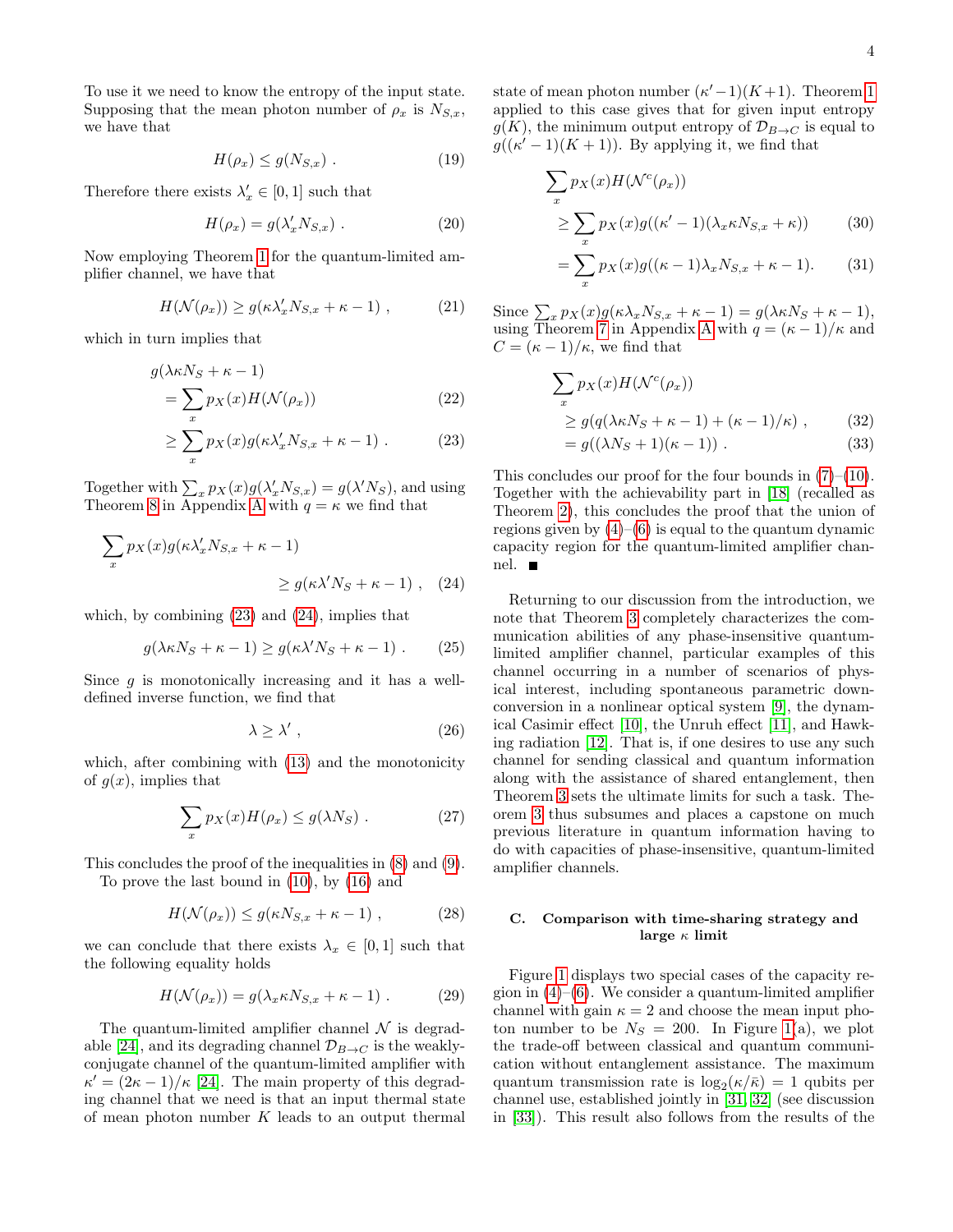

<span id="page-4-1"></span>FIG. 1. We consider a quantum-limited amplifier channel with  $\kappa = 2$  and mean photon number constraint  $N_s = 200$ . In (a), we plot the  $(C, Q)$  trade-off. The maximum quantum capacity is equal to  $\log_2(2) - \log_2(1) = 1$  qubit per channel use. A trade-off coding strategy shows an improvement compared to time sharing, wherein we see that the classical data rate can be boosted while still maintaining a high quantum transmission rate. In (b) we plot the  $(C, E)$  trade-off. The sender and the receiver share entanglement, and the sender would like to transmit classical information while minimizing the consumption of entanglement. As can be seen, with trade-off coding, the sender can significantly reduce the consumption of entanglement while still keeping the classical communication rate near to its maximum value. In (c) and (d) we plot the capacity region for the  $(C, Q)$  and  $(C, E)$  trade-off with amplifier gain  $\kappa = 1.5, 2.5, 3.5,$  and 4.5. Each capacity region shrinks as the amplifier gain  $\kappa$  increases.

present paper by considering that the bound in [\(5\)](#page-2-11) for  $\lambda = 1$  gives the finite-energy quantum capacity of the quantum limited amplifier channel:

$$
g(\kappa N_S + \bar{\kappa}) - g(\bar{\kappa}[N_S + 1]). \tag{34}
$$

Taking the infinite-energy limit, we recover the formula established in [\[31,](#page-12-17) [32\]](#page-12-18):

$$
\lim_{N_S \to \infty} g(\kappa N_S + \bar{\kappa}) - g(\bar{\kappa}[N_S + 1]) = \log_2(\kappa/\bar{\kappa}).
$$
 (35)

Around 200 photons per channel use is large enough to approximate this quantum capacity well for the above parameter choices. The figure indicates a remarkable improvement over a time-sharing strategy, in which the sender transmits classical information for some fraction of the channel uses and transmits quantum information for the other fraction. By using a trade-off coding strategy, lowering the quantum data rate by about 0.1 qubits per channel use allows for sending roughly three extra classical bits per channel use. However, if a time-sharing strategy is adopted, lowering the quantum data rate by

In Figure [1\(](#page-4-1)b), we plot the trade-off between entanglement-assisted and unassisted classical communication. Again, a trade-off coding strategy gives a dramatic improvement over time sharing. In this figure, we take the convention that positive  $E$  corresponds to entanglement consumption. With mean photon number  $N<sub>S</sub> = 200$ , the sender can reliably transmit a maximum of around 10.2 classical bits per channel use by consuming around 9.1 entangled bits per channel use [\[34,](#page-12-20) [35\]](#page-12-21). By using trade-off coding, the sender can reduce the consumption of entanglement to around 4 entangled bits per channel use, while still being able to transmit classical data at around 9.8 bits per channel use.

One trend we see for the quantum-limited amplifier channel is that a large amplifier gain  $\kappa$  compromises its communication ability, as shown in Figures  $1(c)$  and  $1(d)$ . For the  $(C, Q)$  trade-off, as  $\kappa$  increases, the quantum capacity decreases for a fixed classical rate. For the  $(C, E)$ trade-off, not only the maximum classical rate is reduced, but the savings of entangled bits for a constant classical rate are also diminished. This effect results from the fact that a quantum-limited amplifier channel with large  $\kappa$ generates more photons from the vacuum, and thus injects more noise into the transmitted quantum signal. Mathematically the shrinkage of the capacity region is due to the term  $g(\bar{\kappa}[\lambda N_S + 1])$  appearing in all of the inequalities in  $(4)$ – $(6)$ , which increases with increasing amplifier gain.

## <span id="page-4-0"></span>IV. QUANTUM BROADCAST AMPLIFIER **CHANNEL**

Our next result concerns the classical capacity of a quantum broadcast channel induced by a unitary dilation of the quantum amplifier channel. We consider the single-sender, two-receiver case in which Alice simultaneously transmits classical data to Bob  $(B)$  via the amplifier channel and to Charlie  $(C)$  via its complementary channel. The full Bogoliubov transformation for this setup is given by

<span id="page-4-2"></span>
$$
\hat{b} = \sqrt{\kappa}\hat{a} + \sqrt{\kappa - 1}\hat{e}^{\dagger} ,
$$
  
\n
$$
\hat{c}^{\dagger} = \sqrt{\kappa - 1}\hat{a} + \sqrt{\kappa}\hat{e}^{\dagger} ,
$$
\n(36)

where  $\hat{a}$ ,  $\hat{b}$ ,  $\hat{c}$ , and  $\hat{e}$  are the field-mode annihilation operators corresponding to the sender Alice's input mode, the receiver Bob's output mode, the receiver Charlie's output mode, and an environmental input, respectively. Here we consider a general amplifier channel with thermal noise, in which the input state represented by  $\hat{e}$  is a thermal state with mean photon number  $N_B$ . Such a channel could model information propagation to two observers, one outside and one beyond the event horizon of a black hole [\[15\]](#page-12-1). This channel could also model information propagation from an inertial observer to two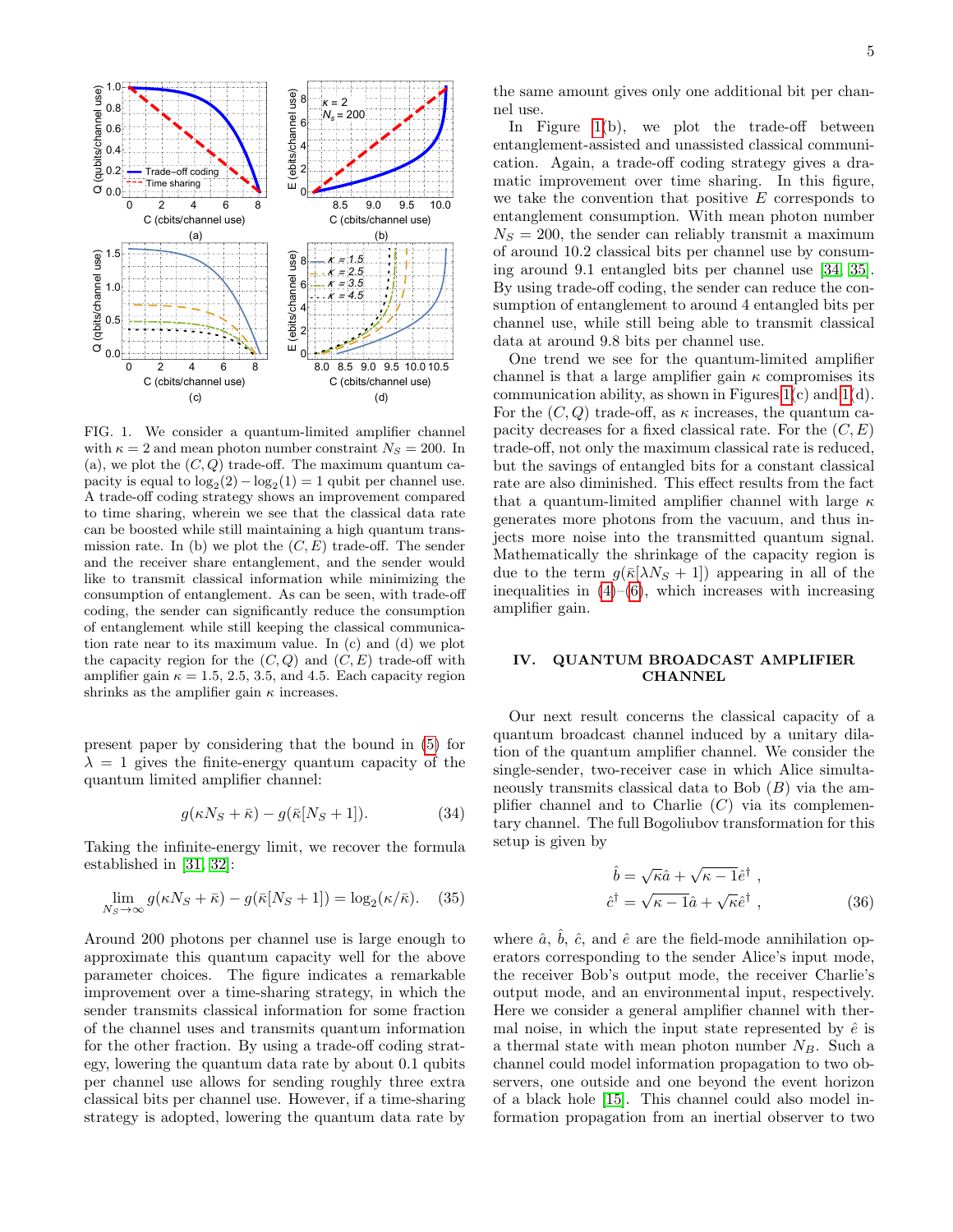constantly accelerated complementary observers moving with opposite accelerations in two causally disconnected regions of Rindler spacetime, if we take the convention that the inertial observer can encode information into Unruh modes, which arguably allows for computing estimates for an upper bound of channel capacities between inertial and relativistically accelerating observers [\[36\]](#page-12-22).

The classical capacity region of the two-user degraded quantum broadcast channel was derived in [\[37\]](#page-12-23) (see also [\[38\]](#page-12-24) for the achievability part) and found to be equal to the regularization of the union of the following rate regions:

$$
R_B \leq \sum_x p_X(x) \big[ H(\mathcal{N}(\rho_x)) - \sum_y p_{Y|X}(y|x) H(\mathcal{N}(\rho_y)) \big],
$$

$$
R_C \le H(\mathcal{N}^c(\rho)) - \sum_x p_X(x) H(\mathcal{N}^c(\rho_x)), \qquad (37)
$$

where the union is with respect to input ensembles  ${p_X(x)p_{Y|X}(y|x), \rho_y}$  with

$$
\rho_x \equiv \sum_y p_{Y|X}(y|x)\rho_y \ , \qquad (38)
$$

$$
\rho \equiv \sum_{x} p_X(x) \rho_x \ . \tag{39}
$$

In the following we first give an achievable rate region for an amplifier channel with thermal noise. We then prove that this rate region is optimal if the multi-mode version of Theorem [1](#page-1-2) is true. For the case in which the amplifier channel is quantum-limited, the capacity region is single-letter [\[30\]](#page-12-15) and therefore Theorem [1](#page-1-2) implies the broadcast capacity region for the quantum-limited amplifier channel.

### A. Achievable rate region by coherent-state encoding

Theorem 4 Consider a quantum broadcast amplifier channel as given in [\(36\)](#page-4-2) with amplifier gain  $\kappa \geq 1$ and environmental thermal-state input with mean photon number  $N_B$ . Suppose that the mean input photon number for each channel use is no larger than  $N<sub>S</sub>$ . Then the following rate region for Bob and Charlie

$$
R_B \le g(\kappa \lambda N_S + \bar{\kappa}(N_B + 1)) - g(\bar{\kappa}(N_B + 1)), \qquad (40)
$$

$$
R_C \le g(\bar{\kappa}(N_S + 1) + \kappa N_B) - g(\bar{\kappa}(\lambda N_S + 1) + \kappa N_B),
$$
\n(41)

with  $\lambda \in [0, 1]$  is achievable by using coherent-state encoding according to the following ensemble:

$$
\{p(t)p(\alpha|t), |\alpha\rangle\langle\alpha|\},\qquad(42)
$$

where

$$
p(t) = \frac{1}{\pi N_S} \exp\left(-\frac{|t|^2}{N_S}\right) ,\qquad (43)
$$

$$
p(\alpha|t) = \frac{1}{\pi \lambda N_S} \exp\left(-\frac{|\sqrt{1-\lambda}t - \alpha|^2}{\lambda N_S}\right) \ . \tag{44}
$$

Here  $\alpha$  and t are complex variables and  $\bar{\lambda} = 1 - \lambda$ .

Proof. Using [\(43\)](#page-5-2) and [\(44\)](#page-5-3), we find that

$$
\rho_t = \int d^2 \alpha \ p(\alpha | t) \ |\alpha\rangle\langle\alpha|
$$
  
= 
$$
\int d^2 \gamma \ \frac{1}{\pi \lambda N_S} \ \exp\left(-\frac{|\gamma|^2}{N_S \lambda}\right) \ |\gamma + \sqrt{\bar{\lambda}}t\rangle\langle\gamma + \sqrt{\bar{\lambda}}t|
$$
  
= 
$$
D(\sqrt{\bar{\lambda}}t)\rho^{\text{th}}_{\lambda N_S} D^{\dagger}(\sqrt{\bar{\lambda}}t) .
$$
 (45)

In the above,  $D(\alpha)$  is a displacement operator [\[21\]](#page-12-7) and  $\rho^{\text{th}}_{\lambda N_S}$  denotes a thermal state of mean photon number  $\lambda N$ <sub>S</sub>. The overall average input state is

$$
\rho = \int d^2 t \, p(t) \, \rho_t ,
$$
\n
$$
= \int d^2 t' \, \frac{1}{\pi \bar{\lambda} N_S} \, \exp\left(-\frac{|t'|^2}{\bar{\lambda} N_S}\right) D(t') \rho_{\lambda N_S}^{\text{th}} D^{\dagger}(t')
$$
\n
$$
= \rho_{N_S}^{\text{th}} , \qquad (46)
$$

which is just a thermal state with mean photon number  $N<sub>S</sub>$ , in agreement with the energy constraint. There are four entropies we need to evaluate in [\(40\)](#page-5-0) and [\(41\)](#page-5-1). The first one is

$$
\int d^2t \ p(t) \ H(\mathcal{N}(\rho_t))
$$
  
= 
$$
\int d^2t \ p(t) \ H(\mathcal{N}(D(\sqrt{\bar{\lambda}}t)\rho_{\lambda N_S}^{\text{th}}D^{\dagger}(\sqrt{\bar{\lambda}}t)))
$$
  
= 
$$
\int d^2t \ p(t) \ H(\mathcal{N}(\rho_{\lambda N_S}^{\text{th}})) = H(\mathcal{N}(\rho_{\lambda N_S}^{\text{th}}))
$$
  
= 
$$
g(\kappa \lambda N_S + (\kappa - 1)(N_B + 1)) .
$$
 (47)

The second equality follows because the amplifier channel is covariant with respect to displacement operators and the fact that entropy is invariant with respect to a unitary transformation.

Since the output state is unitarily related to a thermal state with mean photon number  $(\kappa - 1)(N_B + 1)$  when Alice sends a coherent state into an amplifier channel, the second term in [\(40\)](#page-5-0) is given by

$$
\int d^2t \ d^2\alpha \ p(t) \ p(\alpha|t) \ H(\mathcal{N}(|\alpha\rangle\langle\alpha|))
$$
  
=  $g((\kappa - 1)(N_B + 1))$ . (48)

<span id="page-5-1"></span><span id="page-5-0"></span>Now similarly for [\(41\)](#page-5-1), the first term is

$$
H(\mathcal{N}^c(\rho_{N_S}^{\text{th}})) = g((\kappa - 1)(N_S + 1) + \kappa N_B). \tag{49}
$$

<span id="page-5-4"></span><span id="page-5-2"></span>The last term can be calculated as follows:

<span id="page-5-3"></span>
$$
\int d^2t \ p(t) \ H(\mathcal{N}^c(\rho_t))
$$
\n
$$
= \int d^2t \ p(t) \ H(\mathcal{N}^c(D(\sqrt{\bar{\lambda}}t)\rho_{\lambda N_S}^{\text{th}}D^{\dagger}(\sqrt{\bar{\lambda}}t)))
$$
\n
$$
= \int d^2t \ p(t) \ H(\mathcal{N}^c(\rho_{\lambda N_S}^{\text{th}}))
$$
\n
$$
= g((\kappa - 1)(\lambda N_S + 1) + \kappa N_B) . \tag{50}
$$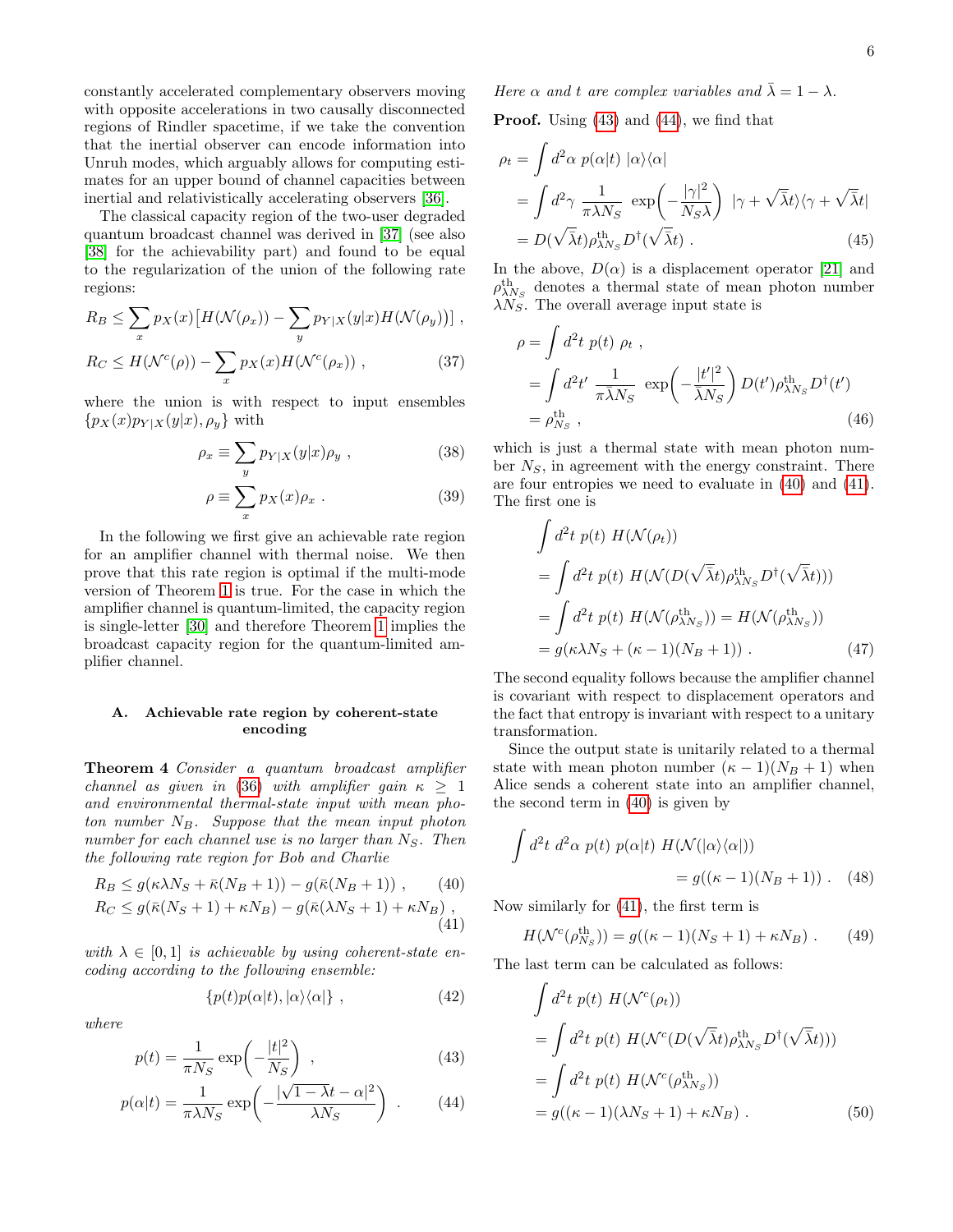We use the facts that a gauge-contravariant bosonic Gaussian channel is contravariant with respect to displacement operators and that entropy is invariant with respect to a unitary transformation. Combining the above results, we conclude that the rate region in [\(40\)](#page-5-0) and [\(41\)](#page-5-1) is achievable.  $\blacksquare$ 

### B. Outer bound for the capacity region

We first prove that the rate region in [\(40\)](#page-5-0) and [\(41\)](#page-5-1) is optimal if a multi-mode version of Theorem [1](#page-1-2) is true. To do so we need to show that it is also an outer bound for the capacity region.

Theorem 5 Consider a quantum amplifier channel with amplifier gain  $\kappa \geq 1$  and environmental thermal-state input with mean photon number  $N_B$ . Suppose that the mean input photon number for each channel use is no larger than  $N_S$ . Suppose that a multi-mode version of Theorem [1](#page-1-2) is true. Then the region given by [\(40\)](#page-5-0) and [\(41\)](#page-5-1) is an outer bound for the broadcast capacity region.

Proof. Since a general quantum amplifier channel with thermal noise is not a Hadamard channel, we need to consider the *n*-letter version of  $(40)$  and  $(41)$ . Specifically, we need to prove that for all input ensembles  $\{p_X(x)p_{Y|X}(y|x), \rho_y\}$  for *n* uses of the channel, there exists  $\lambda \in [0, 1]$  such that the following four bounds hold

$$
\sum_{x} p_X(x) H(\mathcal{N}^{\otimes n}(\rho_x)) \le n g(\kappa \lambda N_S + \bar{\kappa}(N_B + 1)),
$$
\n(51)

$$
H((\mathcal{N}^c)^{\otimes n}(\rho)) \le ng(\bar{\kappa}(N_S + 1) + \kappa N_B),
$$
\n(52)

$$
\sum_{x} \sum_{y} p_X(x) p_{Y|X}(y|x) H(\mathcal{N}^{\otimes n}(\rho_y)) \ge n g(\bar{\kappa}(N_B + 1)),
$$
\n(53)

$$
\sum_{x} p_X(x) H((\mathcal{N}^c)^{\otimes n}(\rho_x)) \ge n g(\bar{\kappa}(\lambda N_S + 1) + \kappa N_B).
$$
\n(54)

$$
f_{\rm{max}}
$$

The second inequality holds because

$$
H((\mathcal{N}^c)^{\otimes n}(\rho)) \le \sum_{j=1}^n H(\rho_C^j)
$$
(55)  

$$
\le n g((\kappa - 1)(N_S + 1) + \kappa N_B).
$$
(56)

The first inequality follows from the subadditivity of quantum entropy. The second inequality follows from the fact that each output state at  $C$  has mean photon number  $(\kappa - 1)(N_S + 1) + \kappa N_B$  and the thermal state maximizes the entropy.

Since the vacuum minimizes the output entropy for any phase-insensitive Gaussian channel [\[27\]](#page-12-13), we find that  $H(\mathcal{N}^{\otimes n}(\rho_y)) \geq ng((\kappa-1)(N_B+1)),$  which leads to the third bound:

$$
\sum_{x} \sum_{y} p_X(x) p_{Y|X}(y|x) H(\mathcal{N}^{\otimes n}(\rho_y))
$$
  
 
$$
\ge n g((\kappa - 1)(N_B + 1)). \quad (57)
$$

Now we prove the first bound. From the concavity of quantum entropy, we have that

$$
H\left(\sum_{y} p_{Y|X}(y|x) \mathcal{N}^{\otimes n}(\rho_y)\right)
$$
  

$$
\geq \sum_{y} p_{Y|X}(y|x) H(\mathcal{N}^{\otimes n}(\rho_y)).
$$

Thus we have

<span id="page-6-0"></span>
$$
\sum_{x} p_X(x) H(\mathcal{N}^{\otimes n}(\rho_x))
$$
  
\n
$$
\geq \sum_{x,y} p_X(x) p_{Y|X}(y|x) H(\mathcal{N}^{\otimes n}(\rho_y))
$$
  
\n
$$
\geq n g((\kappa - 1)(N_B + 1)).
$$
 (58)

On the other hand, we have that

$$
\sum_{x} p_X(x) H(\mathcal{N}^{\otimes n}(\rho_x)) \le H(\mathcal{N}^{\otimes n}(\rho))
$$
  

$$
\le n g(\kappa N_S + (\kappa - 1)(N_B + 1)).
$$
  
(59)

Together with  $(58)$  and the fact that  $g(x)$  is monotonic, there exists  $\lambda \in [0, 1]$  such that

$$
\sum_{x} p_X(x) H(\mathcal{N}^{\otimes n}(\rho_x)) = n g(\kappa \lambda N_S + (\kappa - 1)(N_B + 1)) .
$$

To prove the last bound, we use the fact that the weakly degrading channel of the amplifier channel is the weaklyconjugate of an amplifier channel with  $\kappa' = (2\kappa - 1)/\kappa >$ 1 [\[24\]](#page-12-10). We first calculate the entropy of the output state:

$$
H(\mathcal{N}^{\otimes n}(\rho_x)) = H(\rho_{B,x}),
$$
  
\n
$$
\leq \sum_{j=1}^n H(\rho_{B,x}^j),
$$
  
\n
$$
\leq n \sum_{j=1}^n \frac{1}{n} g(\kappa N_{S,x_j} + (\kappa - 1)(N_B + 1)),
$$
  
\n
$$
\leq n g(\kappa N_{S,x} + (\kappa - 1)(N_B + 1)).
$$
 (60)

The first inequality follows from subadditivity of quantum entropy. Letting  $N_{S,x_j}$  be the mean photon number for the j<sup>th</sup> symbol of  $\rho_x$ , the second inequality follows because the thermal state maximizes the entropy. Letting  $N_{S,x} = \sum_j N_{S,x_j}/n$ , the last inequality follows from concavity of  $g(x)$ . Since we also have that

$$
H(\mathcal{N}^{\otimes n}(\rho_x)) \ge ng((\kappa - 1)(N_B + 1)), \tag{61}
$$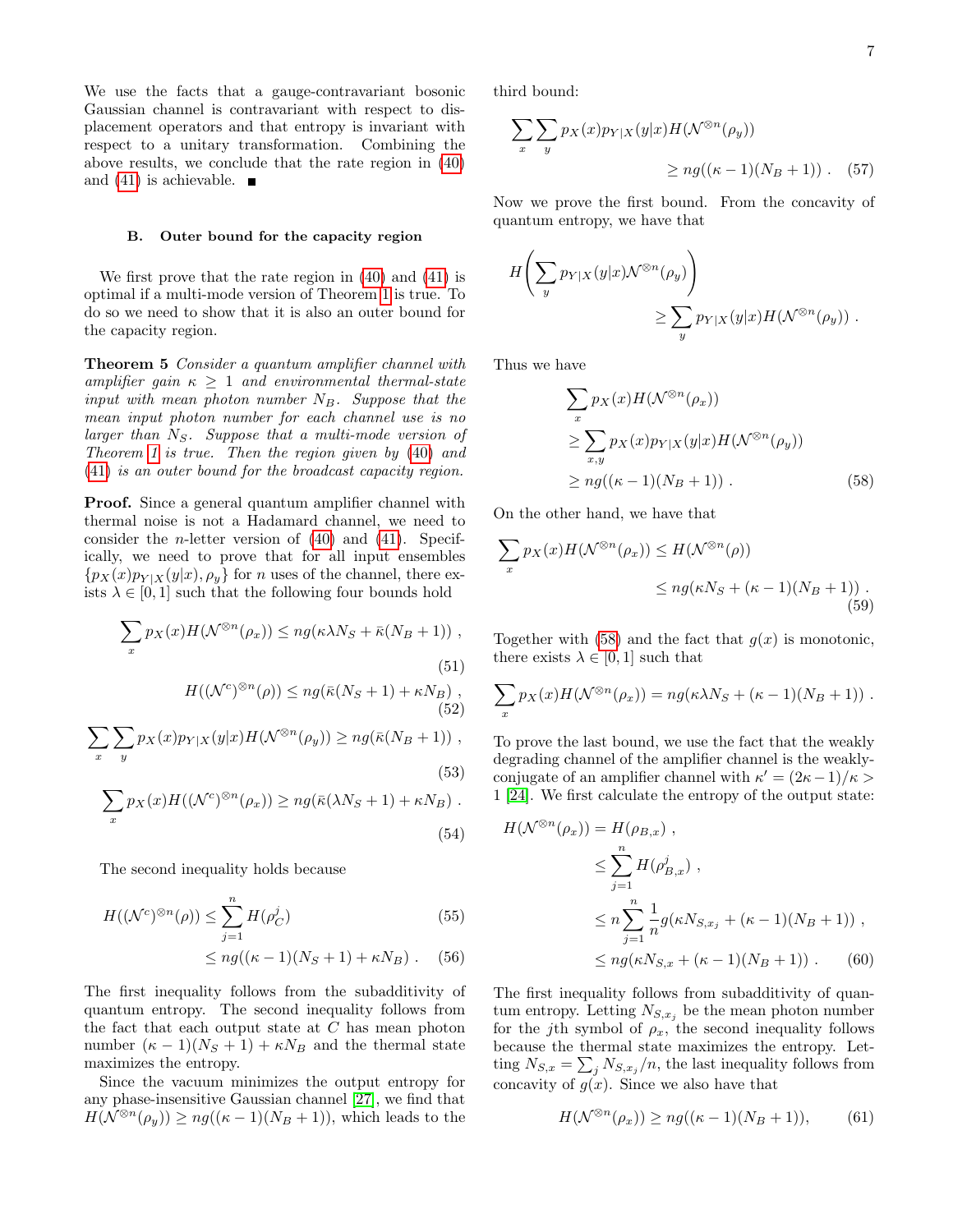there exists  $\lambda_x \in [0,1]$  such that

$$
H(\mathcal{N}^{\otimes n}(\rho_x)) = ng(\kappa \lambda_x N_{S,x} + (\kappa - 1)(N_B + 1)) .
$$
 (62)

Using the multi-mode version of Theorem 1 for the degrading channel, we find that

$$
\sum_{x} p_X(x) H((\mathcal{N}^c)^{\otimes n}(\rho_x))
$$
  
\n
$$
\geq \sum_{x} p_X(x) n g((\kappa'-1)[\kappa \lambda_x N_{S,x} + \bar{\kappa}(N_B+1) + 1] + \kappa' N_B)
$$
  
\n
$$
= \sum_{x} p_X(x) n g((\kappa-1)(\lambda_x N_{S,x} + 1) + \kappa N_B).
$$
 (63)

Together with

$$
\sum_{x} p_X(x) g(\kappa \lambda_x N_{S,x} + \bar{\kappa}(N_B + 1))
$$
  
=  $g(\kappa \lambda N_S + \bar{\kappa}(N_B + 1))$ , (64)

we can invoke Theorem [7](#page-9-3) in [A](#page-9-0)ppendix A with  $q = (\kappa 1)/\kappa$  and  $C = \frac{2\kappa - 1}{\kappa}(N_B + 1) - 1$  to find that

$$
\sum_{x} p_X(x) H((\mathcal{N}^c)^{\otimes n}(\rho_x))
$$
  
\n
$$
\ge n g((\kappa - 1)(\lambda N_S + 1) + \kappa N_B).
$$
 (65)

This concludes our proof. Together with the achievability of  $(40)$ – $(41)$ , we establish it as the capacity region for the quantum broadcast amplifier channel, provided that the multi-mode version of Theorem 1 is true.  $\blacksquare$ 

Now let us consider the quantum-limited amplifier channel. Since the broadcast capacity region for Hadamard channels is single-letter [\[30\]](#page-12-15), by setting  $n = 1$ and  $N_B = 0$  in the above proof, we establish the following:

Corollary 6 For a quantum-limited amplifier broadcast channel, [\(40\)](#page-5-0)–[\(41\)](#page-5-1) with  $N_B = 0$  is equal to the capacity region.

#### C. Coherent-detection and large  $\kappa$  limit

To evaluate the performance of the capacity region given by [\(40\)](#page-5-0) and [\(41\)](#page-5-1) with  $N_B = 0$ , we compare it with what can be achieved by conventional, coherentdetection strategies [\[39,](#page-12-25) [40\]](#page-12-26). When Alice inputs a coherent state  $|\alpha\rangle$ , Bob receives a displaced thermal state  $D(\sqrt{\kappa}\alpha)\rho_{\bar{\kappa}}^{\rm th}D^{\dagger}(\sqrt{\kappa}\alpha),$  where  $D(\sqrt{\kappa}\alpha)$  denotes a displacement operator and  $\rho_{\overline{k}}^{\text{th}}$  the density operator corresponding to a thermal state with mean photon number  $\bar{\kappa}$  [\[21\]](#page-12-7). When Bob employs homodyne or heterodyne detection [\[21\]](#page-12-7), his measurement outcomes have particular Gaussian distributions, and similarly for Charlie. The quantum broadcast channel then reduces to a classical Gaussian channel with additive noise [\[41\]](#page-12-27). Using known results for



<span id="page-7-2"></span>FIG. 2. In (a) we consider a quantum-limited broadcast amplifier channel with  $N_S = 5$  and  $N_B = 0$ . We compare the capacity region obtained by homodyne detection ([\(66\)](#page-7-0) with  $\xi = 1/2$ , heterodyne detection ([\(66\)](#page-7-0) with  $\xi = 1$ ) and the optimal measurement ([\(40\)](#page-5-0)–[\(41\)](#page-5-1) with  $N_B = 0$ ). In (b) we plot the large  $\kappa$  limit of the rate region. At  $\kappa = 10$ , it is indistinguishable with the limit in [\(67\)](#page-7-1).

classical Gaussian broadcast channels [\[40](#page-12-26)[–42\]](#page-12-28), we find that coherent-detection strategies lead to the following capacity regions:

<span id="page-7-0"></span>
$$
R_B \le \xi \log_2 \left( 1 + \frac{\lambda \kappa N_S}{\xi(\xi + \bar{\kappa})} \right) ,
$$
  
\n
$$
R_C \le \xi \log_2 \left( 1 + \frac{(1 - \lambda)\bar{\kappa}N_S}{\xi(\xi + \bar{\kappa}) + \lambda \bar{\kappa}N_S} \right) ,
$$
\n(66)

where  $\xi = 1/2$  for homodyne detection and  $\xi = 1$  for heterodyne detection. See Appendix [B](#page-10-0) for a detailed derivation.

In Figure  $2(a)$ , we compare these strategies with the optimal strategy for a quantum-limited amplifier with  $\kappa = 2$  and  $N_S = 5$ . As we can see, the capacity region we find in [\(40\)](#page-5-0) and [\(41\)](#page-5-1) outperforms both coherent detection schemes. For relatively high mean photon number, heterodyne detection outperforms homodyne detection as expected from prior results [\[22\]](#page-12-8).

Notice that in the first equation of [\(66\)](#page-7-0), the amplifier gain  $\kappa$  happens to cancel out in the case of heterodyne detection  $(\xi = 1)$ . This indicates that amplifying will both boost and hurt the transmission rate, so that there should exist a 'balanced point'. Actually, if we consider the large  $\kappa$  limit, [\(40\)](#page-5-0) and [\(41\)](#page-5-1) reduce to a gain-independent linear trade-off:

<span id="page-7-1"></span>
$$
R_B + R_C \le \log_2(N_S/[N_B + 1] + 1) \ . \tag{67}
$$

Physically, although a large amplifier gain will amplify the input energy power and thus potentially increase the capacity, it is balanced out by the increasing noise generated from amplifying the vacuum, manifested by the negative terms in [\(40\)](#page-5-0) and [\(41\)](#page-5-1). With mean photon numbers  $N_S = 5$  and  $N_B = 0$ , the maximum classical capacity of Bob and Charlie converges to around  $log_2(6) \approx 2.58$  bits per channel use. In Figure [2\(](#page-7-2)b), we plot the rate region for amplifier gain  $\kappa$  increasing from 1.1 to 10. The capacity region converges to [\(67\)](#page-7-1) very quickly. The maximum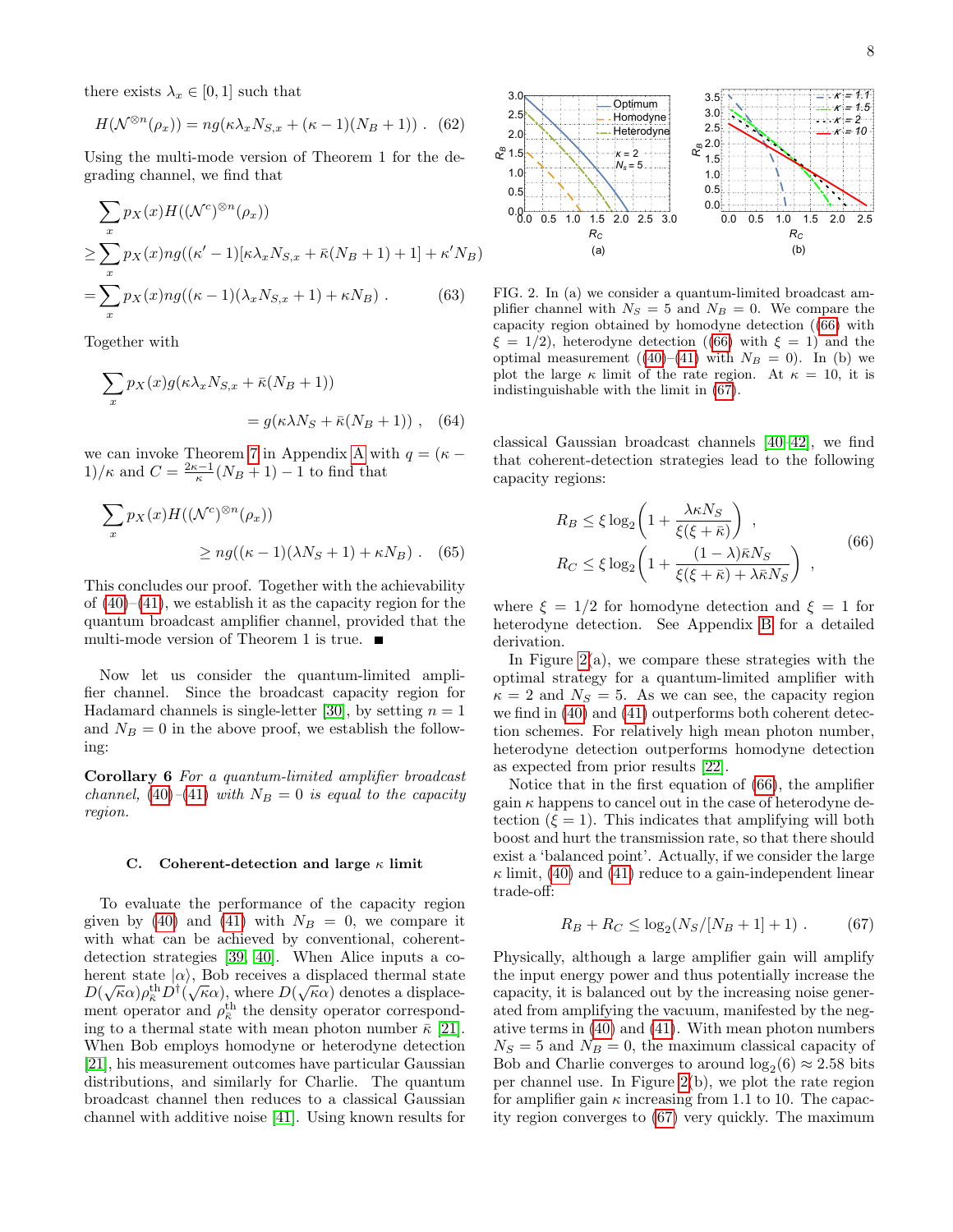capacities for both receivers approach around 2.6 bits per channel use, as expected from the reasoning above.

## <span id="page-8-0"></span>V. TRADING PUBLIC AND PRIVATE RESOURCES

Here we briefly argue that we obtain the private dynamic capacity region [\[20\]](#page-12-6) of quantum-limited amplifier channels. The techniques for establishing this result are similar to those from previous sections, so we merely state the result rather than going through all the details.

The information-theoretic task is similar to the triple trade-off discussed previously, but the resources involved are different. Here we are concerned with the transmission (or consumption) of public classical bits, private classical bits, and secret key along with the consumption of many independent uses of a quantum-limited amplifier channel. The communication trade-off is characterized by rate triples  $(R, P, S)$ , where R is the net rate of public classical communication, P is the net rate of private classical communication, and S is the net rate of secret key generation.

Since the quantum-limited amplifier channel is a Hadamard channel, the private dynamic capacity region of a quantum channel  $\mathcal N$  is given by the union of regions of the following form [\[20\]](#page-12-6):

$$
R + P \le H(\mathcal{N}(\rho)) - \sum_{x,y} p_X(x) p_{Y|X}(y|x) H(\mathcal{N}(\psi_{x,y})),
$$
  

$$
P + S \le \sum_x p_X(x) [H(\mathcal{N}(\rho_x)) - H(\mathcal{N}^c(\rho_x))],
$$
  

$$
R + P + S \le H(\mathcal{N}(\rho)) - \sum p_X(x) H(\mathcal{N}^c(\rho_x)),
$$
 (68)

where the union is with respect to all possible pure-state input ensembles  $\{p_X(x)p_{Y|X}(y|x), \psi_{x,y}\},\$ 

x

$$
\rho_x \equiv \sum_y p_{Y|X}(y|x)\psi_{x,y},\tag{69}
$$

$$
\rho \equiv \sum_{x} p_X(x)\rho_x,\tag{70}
$$

and  $\mathcal{N}^c$  is a complementary channel of  $\mathcal{N}$ . To give an upper bound on the single-letter private dynamic capacity region of the quantum-limited amplifier channel, we need to show that for all input ensembles  $\{p_X(x)p_{Y|X}(y|x), \psi_{x,y}\}\,$  there exists a  $\lambda \in [0,1]$  such that the following four inequalities hold

$$
H(\mathcal{N}(\rho)) \le g(\kappa N_S + \bar{\kappa}) \;, \qquad (71)
$$

$$
\sum_{x} \sum_{y} p_X(x) p_{Y|X}(y|x) H(\mathcal{N}(\psi_{x,y})) \ge g(\bar{\kappa}) ,\qquad(72)
$$

$$
\sum_{x} p_X(x) H(\mathcal{N}(\rho_x)) \le g(\kappa \lambda N_S + \bar{\kappa}) ,\qquad (73)
$$

$$
\sum_{x} p_X(x) H(\mathcal{N}^c(\rho_x)) \ge g(\bar{\kappa}(\lambda N_S + 1)) \ . \tag{74}
$$

We can establish these bounds using methods from the previous sections. Thus, we find that the private dynamic capacity region of the quantum-limited amplifier channel is as follows:

<span id="page-8-2"></span>
$$
R + P \le g(\kappa N_S + \bar{\kappa}) - g(\bar{\kappa}),\tag{75}
$$

$$
P + S \le g(\kappa \lambda N_S + \bar{\kappa}) - g(\bar{\kappa}(\lambda N_S + 1)), \quad (76)
$$

$$
R + P + S \le g(\kappa N_S + \bar{\kappa}) - g(\bar{\kappa}(\lambda N_S + 1))).
$$
 (77)

This rate region is achievable as well, as shown in [\[17,](#page-12-5) [18\]](#page-12-3), and so the union of [\(75\)](#page-8-2)–[\(77\)](#page-8-3) with respect to  $\lambda \in [0,1]$ is equal to the private dynamic capacity region.

### <span id="page-8-3"></span><span id="page-8-1"></span>VI. DISCUSSION

Theorem [1](#page-1-2) from [\[23\]](#page-12-9) plays an important role in our proof of the capacity regions for the information trade-off and quantum broadcast settings. For a long time now, thermal states have been conjectured to minimize the output entropy for pure-loss channels with an input entropy constraint [\[22\]](#page-12-8). The authors of [\[23\]](#page-12-9) established this result for all single-mode phase-insensitive bosonic Gaussian channels, going well beyond the original conjecture and including it as a special case. The special case for  $H_0 = 0$  was proved for all multi-mode phase-insensitive Gaussian channels [\[8,](#page-11-7) [27\]](#page-12-13). After that, de Palma et al. first reduced the optimizer problem to the set of all possible passive states [\[43\]](#page-12-29) using the technique of majorization [\[44–](#page-12-30)[46\]](#page-12-31) and subsequently proved the conjecture for singlemode pure-loss channels [\[47\]](#page-12-32). The multi-mode generalization of the results in Ref. [\[23\]](#page-12-9), which would determine capacity regions for pure-loss channels [\[17,](#page-12-5) [22\]](#page-12-8), is still unsolved.

The strongest conjecture proposed so far is the Entropy Photon number Inequality (EPnI) [\[48\]](#page-13-0) which takes on a role analogous to Shannon's entropy power inequality [\[1\]](#page-11-0). The truth of the EPnI subsumes all minimum output entropy conjectures. Although the EPnI has not been proved yet, a different quantum analog of EPI, quantum EPI (qEPI) has been proved recently for a multi-mode lossy channel [\[49\]](#page-13-1). Although the qEPI does not imply the truth of the EPnI, the lower bounds given by the two inequalities are extremely close for a large range of parameters [\[49\]](#page-13-1). This fact strongly suggests the truth of the multi-mode EPnI. We give an upper bound in Appendix [C](#page-10-1) for the capacity region of information trade-off over the pure-loss channel by using the qEPI. This represents the first application of the qEPI to the information trade-off problem. The bound given by the qEPI is extremely close to the upper bound, if we assume the multi-mode minimum output entropy conjecture is true. Therefore, it is safe to say that the achievable rate region found in Ref. [\[17\]](#page-12-5) is the optimal capacity region for all practical purposes.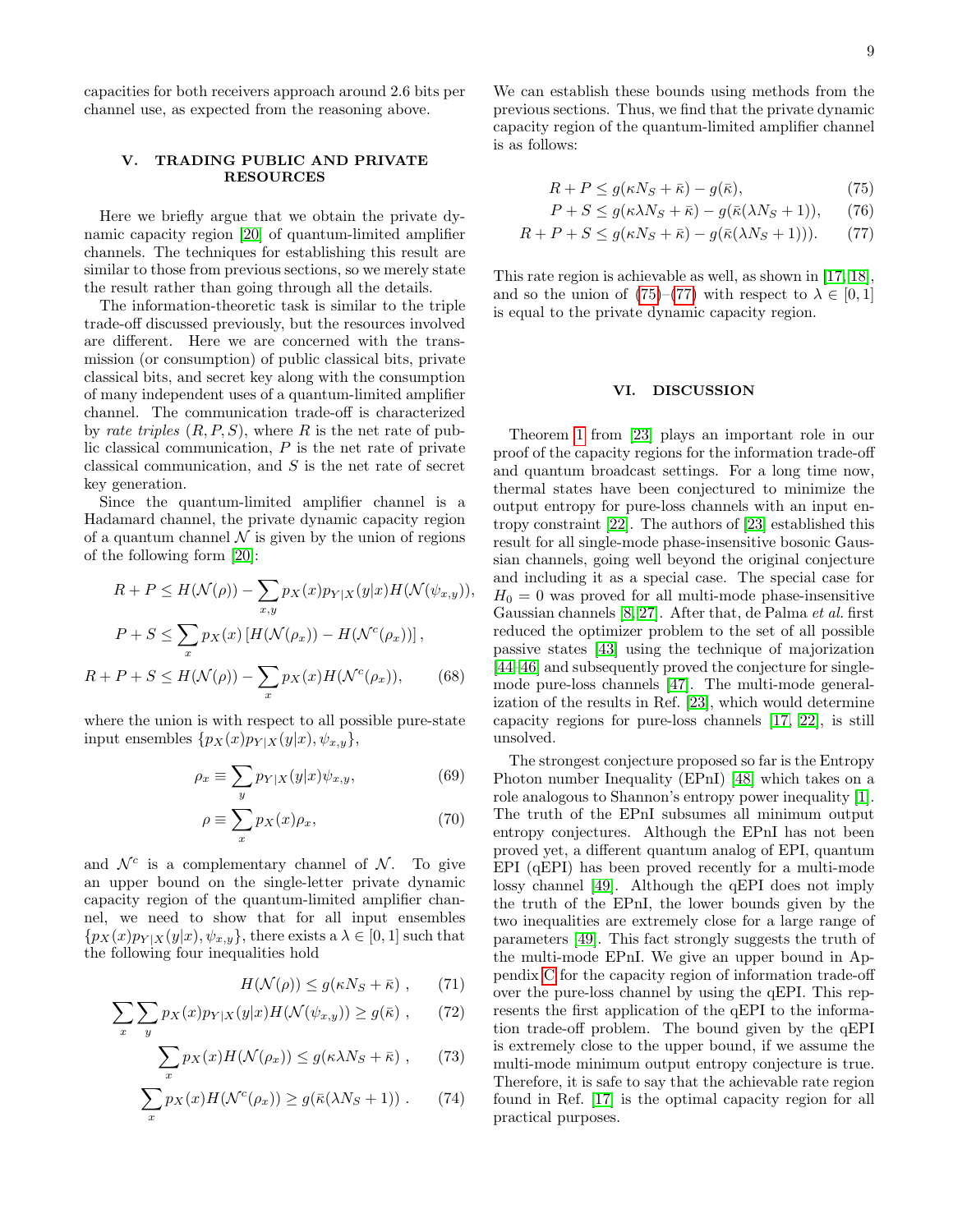### <span id="page-9-1"></span>VII. CONCLUSION

We have determined the capacity region for trade-off coding over quantum-limited amplifier channels and have shown that it can significantly outperform a time-sharing strategy. We also find that with increasing amplifier gain, the capacity region is shrinking, due to amplification noise from the vacuum. Going beyond the point-topoint setup, we have also determined the classical capacity region for broadcast communication over a quantumlimited amplifier channel, which outperforms the communication rate achieved using conventional coherent detection. The capacity region converges to a linear trade-off form, with the same maximum rate for both receivers, when the amplifier gain  $\kappa$  is large.

One unsolved problem is to determine the trade-off capacity for a pure-loss channel [\[17,](#page-12-5) [18\]](#page-12-3) and the broadcast capacity for a thermal-noise channel [\[22,](#page-12-8) [50\]](#page-13-2), which require a multi-mode version of Theorem [1.](#page-1-2) Recall that Appendix [C](#page-10-1) shows how it is possible to obtain a good bound for the trade-off capacity region by employing the quantum entropy power inequality [\[49\]](#page-13-1), but it is likely possible to improve this bound. On the other hand, the techniques we used in our converse proofs in this work are not applicable to quantum channels which are not degradable. This includes lossy and amplifier channels with thermal noise and pure-loss channels with transmissivity smaller than one-half. We leave the problem of determining the capacities for those channels as future work.

#### ACKNOWLEDGMENTS

We are grateful to G. De Palma, R. Garcia-Patron, S. Guha, E. Martin-Martinez, and M. Takeoka for discussions. HQ acknowledges support from AFOSR, ARO, and NSF. MMW acknowledges support from NSF Award No. CCF-1350397.

### <span id="page-9-0"></span>Appendix A: Two properties of  $q(x)$

We first recall a property of the function

$$
g(x) = (x+1)\log_2(x+1) - x\log_2 x, \qquad (A1)
$$

which is helpful for our converse proofs. Recall that  $g(x)$ is equal to the entropy of a thermal state with mean photon number  $x$ .

<span id="page-9-3"></span>**Theorem 7 (Theorem A.3 of [\[50\]](#page-13-2))** Given  $q \in [0, 1]$  a probability distribution  $p_X(x)$  and non-negative real numbers  $\{y_x : 1 \leq x \leq n\}$ , if

$$
\sum_{x=1}^{n} p_X(x)g(y_x) = g(y_0) , \qquad (A2)
$$

then the following inequality holds for  $C \geq 0$ :

$$
\sum_{x=1}^{n} p_X(x)g(qy_x + C) \ge g(qy_0 + C) .
$$
 (A3)

As mentioned above, the above inequality is Theorem A.3 in Appendix C of [\[50\]](#page-13-2). Observe that Ref. [\[50\]](#page-13-2) proved the inequality for  $p_X(x)$  set to the uniform distribution. However, the argument there only relies on concavity of  $g(x)$  and thus applies to an arbitrary distribution, as discussed later in [\[18\]](#page-12-3).

Due to the requirement that  $q \in [0, 1]$ , Theorem [7](#page-9-3) is not useful for the quantum amplifier channel given that its amplifier gain  $\kappa > 1$ . To resolve this problem, we prove another property of  $q(x)$ :

<span id="page-9-2"></span>**Theorem 8** Given  $q \in (1, +\infty)$ , a probability distribution  $p_X(x)$  and non-negative real numbers  $\{y_x : 1 \le x \le$  $n\}$ , if

$$
\sum_{x=1}^{n} p_X(x)g(y_x) = g(y_0), \tag{A4}
$$

then

$$
\sum_{x=1}^{n} p_X(x)g(qy_x + q - 1) \ge g(qy_0 + q - 1) \tag{A5}
$$

Proof. The original proof of Theorem [7](#page-9-3) depends on the following inequality:

<span id="page-9-4"></span>
$$
\log_2\left(1 + \frac{1}{qx + C}\right)(qx + C)(1 + qx + C)
$$

$$
\geq \log_2\left(1 + \frac{1}{x}\right)qx(1+x), \quad \text{(A6)}
$$

which holds for  $q \in [0,1], x \geq 0$ , and  $C \geq 0$ . When considering  $q > 1$ , the above inequality does not generally hold. However, we can prove that it is true for  $C = q-1$ . Substituting  $C = q - 1$  in [\(A6\)](#page-9-4), we need to show that

$$
(q(1+x) - 1)\log_2 \frac{q(1+x)}{q(1+x) - 1} \ge x \log_2 \frac{1+x}{x} \ .
$$
 (A7)

Defining  $h(x) = x \ln \frac{x+1}{x}$ , then we can see that the above inequality is equivalent to the following one:

$$
h(q(1+x) - 1) \ge h(x) .
$$
 (A8)

But

$$
\lim_{x \to 0} h(x) = \lim_{t \to +\infty} \frac{\ln(1+t)}{t} = \lim_{t \to +\infty} \frac{1}{1+t} = 0 , \quad (A9)
$$

by L'Hospital's rule, and

$$
h'(x) = \ln\left(1 + \frac{1}{x}\right) - \frac{1}{1+x} \ . \tag{A10}
$$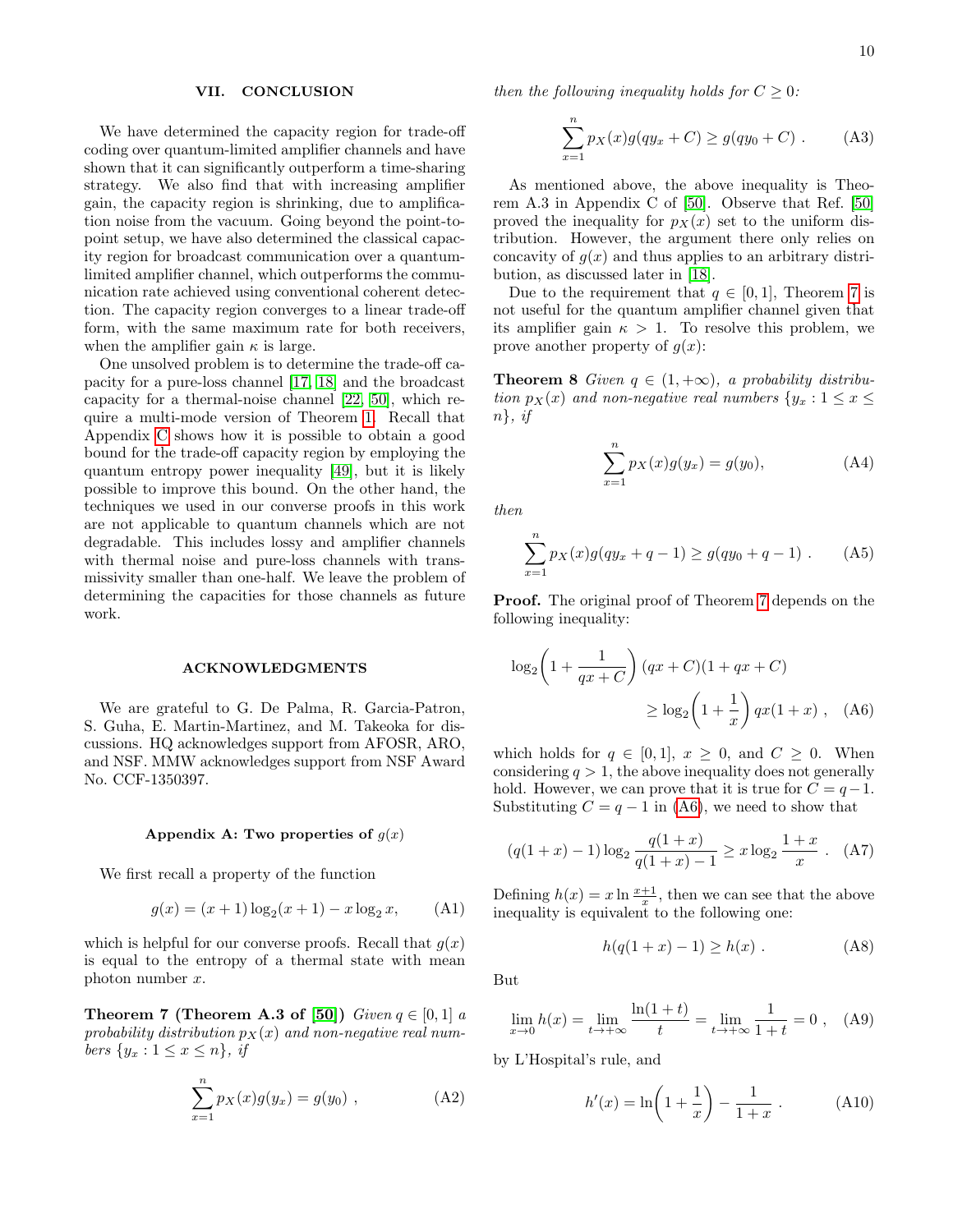Since  $h'(0) = +\infty$ ,  $h'(+\infty) = 0$ , and  $h''(x) = -1/x(1 +$  $(x)^2$ , we have

$$
h'(x) \ge 0 , \qquad (A11)
$$

for  $x \geq 0$ , and the function  $h(x)$  is non-negative and monotonically increasing for non-negative  $x$ . Now since  $q(1+x) - 1 - x = (1+x)(q-1) \geq 0$ , we find that

$$
h(q(1+x) - 1) \ge h(x) .
$$
 (A12)

This concludes the proof. ■

### <span id="page-10-0"></span>Appendix B: Coherent-detection schemes

Although we have shown that  $(40)–(41)$  $(40)–(41)$  $(40)–(41)$  is achievable by using coherent-state encoding with a Gaussian distribution, implicitly we have also assumed that it is achieved by some fully quantum measurement scheme. If the two receivers use classical coherent detection instead, the problem reduces to a classical broadcast channel with Gaussian additive noise. We expect such schemes to be outperformed by those achieved with a fully quantum measurement.

One way to calculate the capacity region of the classical degradable broadcast channel is to use the formula from [\[37\]](#page-12-23) with the same distribution as in [\(42\)](#page-5-4). Another easier way is to first calculate the capacity of each classical channel to Bob and Charlie. Since each channel is Gaussian with additive noise, each capacity should have the following form:

$$
C \equiv C(\operatorname{snr}) = \frac{1}{2}\log_2(1 + \operatorname{snr}_{B/C}), \quad (B1)
$$

where  $\text{snr}_{B/C}$  is the signal-to-noise ratio of the channel  $A \rightarrow B/C$ . Then we can use known results [\[41,](#page-12-27) [42\]](#page-12-28) to directly get the capacity region for broadcast channel,

$$
R_B \le C(\lambda \operatorname{snr}_B),
$$
  
\n
$$
R_C \le C\left(\frac{(1-\lambda)\operatorname{snr}_C}{\lambda \operatorname{snr}_C + 1}\right).
$$
 (B2)

For Bob, the channel could be modeled by the following transformation:

$$
B = \sqrt{\kappa}A + Z \ . \tag{B3}
$$

If homodyne detection is employed, Bob is measuring one of the quadratures and  $B$ ,  $A$ , and  $Z$  are scalar Gaussian random variables. The noise Z has distribution  $Z \sim N(0, \frac{1}{4} + \frac{1}{2}\bar{\kappa})$ , where the variance comes from both the vacuum itself and the thermal noise generated from the vacuum [\[51\]](#page-13-3). The capacity of the classical Gaussian channel is achieved by input with distribution  $A \sim N(0, N_S)$ , and therefore we have

$$
\operatorname{snr}_B = \frac{\kappa N_S}{\frac{1}{4}(1 + 2\bar{\kappa})}.\tag{B4}
$$

When heterodyne detection is used,  $B$ ,  $A$ , and  $Z$  are complex Gaussian random variables. The real part of the noise has distribution Re(Z) ~  $N(0, \frac{1}{2} + \frac{1}{2}\overline{\kappa})$  and the same for the imaginary part [\[51\]](#page-13-3). The optimal input distribution for each part is Re(A)  $\sim N(0, N_S/2)$  and  $\text{Im}(A) \sim N(0, N_S/2)$  since the total input power is  $N_S$ . Thus for heterodyne detection we have

$$
\operatorname{snr}_B = \frac{\kappa N_S}{(1+\bar{\kappa})} = N_S. \tag{B5}
$$

Notice that we need to multiply the capacity formula by a factor of two, to take into account the contribution from each part of the complex variable. The channel to Charlie is modeled by

$$
C = \sqrt{\bar{\kappa}}A + Z \t{,}
$$
 (B6)

and all the analysis above for Bob still holds. We can write the capacity of each classical channel achieved by coherent detection in a unified way as

$$
C_{A \to B} = \xi \log_2 \left( 1 + \frac{\kappa N_S}{\xi(\xi + \bar{\kappa})} \right) , \qquad (B7)
$$

$$
C_{A \to C} = \xi \log_2 \left( 1 + \frac{\bar{\kappa} N_S}{\xi(\xi + \bar{\kappa})} \right) , \qquad (B8)
$$

where  $\xi = \frac{1}{2}$  for homodyne detection and  $\xi = 1$  for heterodyne detection.

Now using [\(B2\)](#page-10-2), we find the capacity region of coherent detection:

$$
R_B \le \xi \log_2 \left( 1 + \frac{\lambda \kappa N_S}{\xi(\xi + \bar{\kappa})} \right) , \qquad (B9)
$$

$$
R_C \le \xi \log_2 \left( 1 + \frac{(1 - \lambda)\bar{\kappa}N_S}{\xi(\xi + \bar{\kappa}) + \lambda\bar{\kappa}N_S} \right) ,\qquad \text{(B10)}
$$

<span id="page-10-2"></span>thus giving [\(66\)](#page-7-0).

## <span id="page-10-1"></span>Appendix C: Upper bound for trade-off capacity region of the pure-loss channel given by the qEPI

The capacity region for the information trade-off over a pure-loss channel has been given in [\[17\]](#page-12-5), provided that a multi-mode minimum output-entropy conjecture is true. Although the multi-mode conjecture has not been proved yet, the recently proved quantum EPI (qEPI) can give a good upper bound [\[49,](#page-13-1) [52\]](#page-13-4), holding for  $\eta \in [1/2, 1]$ . The qEPI is a direct translation of the classical EPI and is as follows:

$$
2^{H(\rho_B)/n} \ge \lambda_A 2^{H(\rho_A)/n} + \lambda_E 2^{H(\rho_E)/n} , \qquad \text{(C1)}
$$

where  $\rho_A$  is the input of one beamsplitter port,  $\rho_E$  is the input of the other beamsplitter port,  $\rho_B$  is the output of one port, and  $\lambda_A = \eta$ ,  $\lambda_E = 1 - \eta$  for a pure-loss channel with transmissivity  $\eta$ .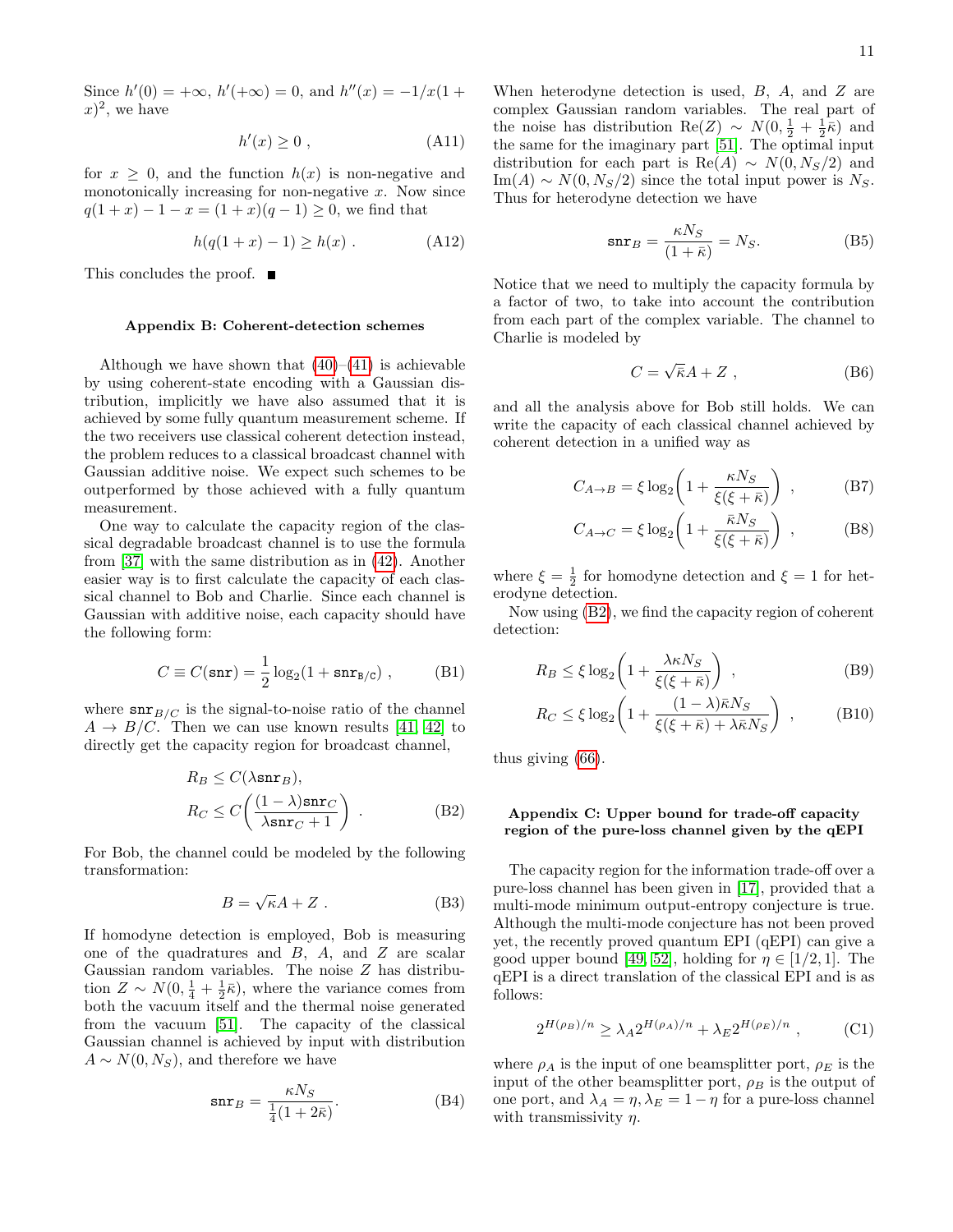.

When we consider the case when the environment is in the vacuum state, we have  $H(\rho_E) = 0$  and the following bound holds

$$
H(\rho_B)/n \ge \log_2(\eta 2^{H(\rho_A)/n} + 1 - \eta) \ . \tag{C2}
$$

We will use this lower bound in what follows.

Recall the development in Eqs. (60)–(76) of [\[18\]](#page-12-3). Picking up from there, we have that

$$
\sum_{x} p_X(x) H(\rho_x) = n g(\lambda' N_S) , \qquad (C3)
$$

$$
\sum_{x} p_X(x) H(\mathcal{N}(\rho_x)) = n g(\lambda \eta N_S) , \qquad (C4)
$$

where  $\lambda', \lambda \in [0, 1]$ . Now instead of invoking the minimum output-entropy conjecture for a pure-loss channel, we use the lower bound given by the multi-mode qEPI in  $(C2)$ :

$$
g(\lambda \eta N_S) \ge \sum_x p_X(x) \log_2(\eta 2^{g(\lambda'_x N_{S,x})} + 1 - \eta) ,
$$
  
 
$$
\ge \log_2(\eta 2^{g(\lambda' N_S)} + 1 - \eta) .
$$
 (C5)

The last inequality follows from the fact that  $f(x) =$  $\log_2(\eta 2^x + 1 - \eta)$  is convex, and we have also used the equality  $\sum_{x} p_X(x) g(\lambda'_x N_{S,x}) = g(\lambda' N_S)$ . Rewriting this, we find that

$$
\sum_{x} p_X(x) H(\rho_x)
$$
  
=  $ng(\lambda' N_S)$  (C6)

1 n

$$
\leq n \log_2 \left[ \frac{1}{\eta} \left( 2^{g(\lambda \eta N_S)} - (1 - \eta) \right) \right], \quad (C7)
$$

- <span id="page-11-0"></span>[1] Claude E. Shannon. A mathematical theory of communication. Bell System Technical Journal, 27:379–423, 1948.
- <span id="page-11-1"></span>[2] Jeffrey H. Shapiro. The quantum theory of optical communications. IEEE Journal of Selected Topics in Quantum Electronics, 15(6):1547–1569, November 2009.
- <span id="page-11-2"></span>[3] Mark M. Wilde. Quantum information theory. Cambridge University Press, 2013.
- <span id="page-11-3"></span>[4] Alexander S. Holevo. Quantum systems, channels, information: A mathematical introduction, volume 16. de Gruyter, 2013.
- <span id="page-11-4"></span>[5] Christian Weedbrook, Stefano Pirandola, Raúl García-Patrón, Nicolas J. Cerf, Timothy C. Ralph, Jeffrey H. Shapiro, and Seth Lloyd. Gaussian quantum information. Reviews of Modern Physics, 84(2):621, May 2012. arXiv:1110.3234.
- <span id="page-11-5"></span>[6] Hermann A. Haus and J. A. Mullen. Quantum noise in linear amplifiers. Physical Review, 128(5):2407–2413, December 1962.
- <span id="page-11-6"></span>[7] Carlton M. Caves. Quantum limits on noise in linear amplifiers. Physical Review D, 26(8):1817–1839, October 1982.

which replaces Eq. (60) in Ref. [\[18\]](#page-12-3).

<span id="page-11-13"></span>The lower bound given in Eq. (63) of [\[18\]](#page-12-3) will be replaced by a new lower bound found by invoking the qEPI. Using [\(C2\)](#page-11-13) for a pure-loss channel with  $\eta' = (1 - \eta)/\eta$ , we find that

$$
\sum_{x} p_X(x) H(\mathcal{N}^c(\rho_x))
$$
  
\n
$$
\geq \sum_{x} p_X(x) n \log_2(\eta' 2^{g(\eta \lambda_x N_{S,x})} + 1 - \eta')
$$
 (C8)

$$
\geq n \log_2(\eta' 2^{\sum_x p(x) g(\eta \lambda_x N_{S,x})} + 1 - \eta') \tag{C9}
$$

$$
= n \log_2 \left( \frac{1 - \eta}{\eta} 2^{g(\eta \lambda N_S + 1 - \eta)} + \frac{2\eta - 1}{\eta} \right) . \tag{C10}
$$

The two inequalities follow by invoking the qEPI and convexity of  $f(x)$  as defined and used previously. In the last step, we have used  $\sum_{x} p_X(x) g(\eta \lambda_x N_{S,x}) = g(\lambda \eta N_S)$ .

In summary, an upper bound for the trade-off capacity region of the pure-loss channel, derived from the qEPI, follows from the inequalities below:

$$
\frac{1}{n}H(\mathcal{N}^{\otimes n}(\rho)) \le g(\eta N_S) ,
$$
\n
$$
\frac{1}{n} \sum_{x} p_X(x)H(\rho_x) \le \log_2 \left[ \frac{1}{\eta} \left( 2^{g(\lambda \eta N_S)} - (1 - \eta) \right) \right] ,
$$
\n
$$
\frac{1}{n} \sum_{x} p_X(x)H(\mathcal{N}^{\otimes n}(\rho_x)) \le g(\eta \lambda N_S) ,
$$
\n
$$
\sum_{x} p_X(x)H((\mathcal{N}^c)^{\otimes n}(\rho_x)) \ge \log_2 \left[ \frac{1 - \eta}{\eta} 2^{g(\lambda \eta N_S)} + \frac{2\eta - 1}{\eta} \right]
$$
\n(C11)

For the broadcast capacity region of a pure-loss channel, the upper bound is given in Sec. IV.C of [\[49\]](#page-13-1).

- <span id="page-11-7"></span>[8] Vittorio Giovannetti, Alexander S. Holevo, and Raul García-Patrón. A solution of Gaussian optimizer conjecture for quantum channels. Communications in Mathematical Physics, 334(3):1553–1571, March 2014. arXiv:1312.2251.
- <span id="page-11-8"></span>[9] Aashish A. Clerk, Michel H. Devoret, Steven M. Girvin, Florian Marquardt, and Robert J. Schoelkopf. Introduction to quantum noise, measurement, and amplification. Reviews of Modern Physics, 82(2):1155, April 2010. arXiv:0810.4729.
- <span id="page-11-9"></span>[10] Gerald T. Moore. Quantum theory of the electromagnetic field in a variable-length one-dimensional cavity. Journal of Mathematical Physics, 11(9):2679–2691, September 1970.
- <span id="page-11-10"></span>[11] William G. Unruh. Notes on black-hole evaporation. Physical Review D, 14(4):870, August 1976.
- <span id="page-11-11"></span>[12] Stephen W. Hawking. Black holes in general relativity. Communications in Mathematical Physics, 25(2):152– 166, 1972.
- <span id="page-11-12"></span>[13] P. D. Nation, J. R. Johansson, M. P. Blencowe, and Franco Nori. Colloquium: Stimulating uncertainty: Am-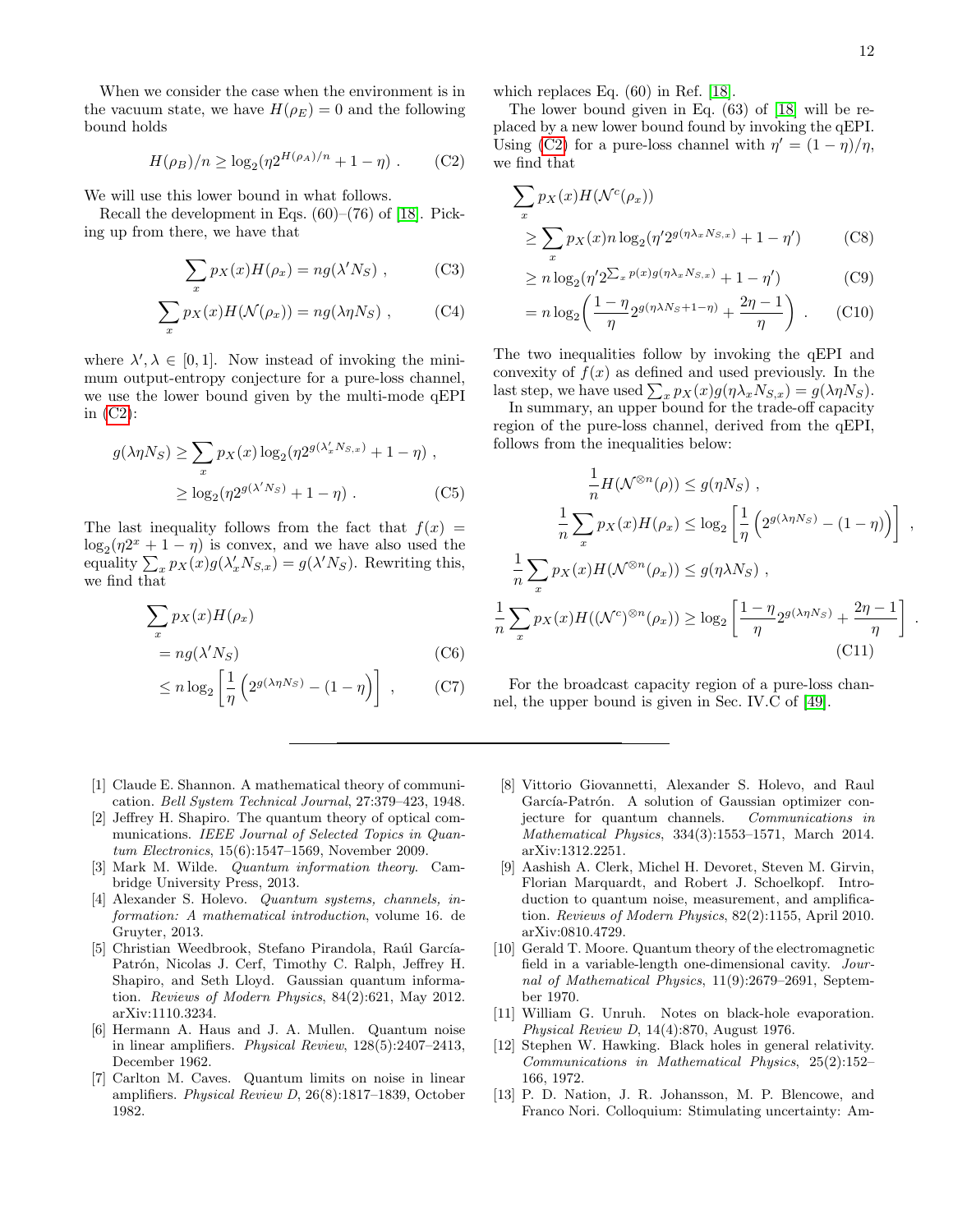plifying the quantum vacuum with superconducting circuits. Reviews of Modern Physics, 84(1):1, January 2012. arXiv:1103.0835.

- <span id="page-12-0"></span>[14] Kamil Brádler, Patrick Hayden, and Prakash Panangaden. Quantum communication in Rindler spacetime. Communications in Mathematical Physics, 312(2):361– 398, June 2012. arXiv:1007.0997.
- <span id="page-12-1"></span>[15] Kamil Brádler and Christoph Adami. Black holes as bosonic Gaussian channels. Physical Review D, 92(2):025030, July 2015. arXiv:1405.1097.
- <span id="page-12-2"></span>[16] Min-Hsiu Hsieh and Mark M. Wilde. Entanglementassisted communication of classical and quantum information. IEEE Transactions on Information Theory, 56(9):4682–4704, September 2010. arXiv:0811.4227.
- <span id="page-12-5"></span>[17] Mark M. Wilde, Patrick Hayden, and Saikat Guha. Information trade-offs for optical quantum communication. Physical Review Letters, 108(14):140501, April 2012. arXiv:1206.4886.
- <span id="page-12-3"></span>[18] Mark M. Wilde, Patrick Hayden, and Saikat Guha. Quantum trade-off coding for bosonic communication. Physical Review A, 86(6):062306, December 2012. arXiv:1105.0119.
- <span id="page-12-4"></span>[19] Mark M. Wilde. From classical to quantum Shannon theory. 2016. arXiv:1106.1445v7.
- <span id="page-12-6"></span>[20] Mark M. Wilde and Min-Hsiu Hsieh. Public and private resource trade-offs for a quantum channel. Quantum Information Processing, 11(6):1465–1501, December 2012. arXiv:1005.3818.
- <span id="page-12-7"></span>[21] Christopher Gerry and Peter Knight. Introductory Quantum Optics. Cambridge University Press, November 2004.
- <span id="page-12-8"></span>[22] Saikat Guha, Jeffrey H. Shapiro, and Baris I. Erkmen. Classical capacity of bosonic broadcast communication and a minimum output entropy conjecture. Physical Review A, 76(3):032303, September 2007. arXiv:0706.3416.
- <span id="page-12-9"></span>[23] Giacomo De Palma, Dario Trevisan, and Vittorio Giovannetti. Gaussian states minimize the output entropy of one-mode quantum gaussian channels. October 2016. arXiv:1610.09970.
- <span id="page-12-10"></span>[24] Filippo Caruso and Vittorio Giovannetti. Degradability of bosonic Gaussian channels. Physical Review A, 74(6):062307, December 2006. arXiv:quant-ph/0603257.
- <span id="page-12-11"></span>[25] Haoyu Qi, Mark M Wilde, and Saikat Guha. July 2016. arXiv:1607.05262.
- <span id="page-12-12"></span>[26] Alexander S. Holevo. Entanglement-breaking channels in infinite dimensions. Problems of Information Transmission, 44(3):171–184, 2008. arXiv:0802.0235.
- <span id="page-12-13"></span>[27] Vittorio Giovannetti, Raúl García-Patrón, Nicholas J. Cerf, and Alexander S. Holevo. Ultimate classical communication rates of quantum optical channels. Nature Photonics, 8(10):796–800, September 2014. arXiv:1312.6225.
- <span id="page-12-14"></span>[28] Kamil Brádler, Patrick Hayden, Dave Touchette, and Mark M. Wilde. Trade-off capacities of the quantum Hadamard channels. Physical Review A, 81(6):062312, June 2010. arXiv:1001.1732.
- <span id="page-12-16"></span>[29] Mark M. Wilde and Min-Hsiu Hsieh. The quantum dynamic capacity formula of a quantum channel. Quantum Information Processing, 11(6):1431–1463, December 2012. arXiv:1004.0458.
- <span id="page-12-15"></span>[30] Qingle Wang, Siddhartha Das, and Mark M Wilde. Hadamard quantum broadcast channels. November 2016. arXiv:1611.07651.
- <span id="page-12-17"></span>[31] Michael M. Wolf, David Pérez-García, and Geza Giedke.

Quantum capacities of bosonic channels. Physical Review Letters, 98(13):130501, March 2007. arXiv:quantph/0606132.

- <span id="page-12-18"></span>[32] Stefano Pirandola, Riccardo Laurenza, Carlo Ottaviani, and Leonardo Banchi. Fundamental limits of repeaterless quantum communications. October 2015. arXiv:1510.08863v5.
- <span id="page-12-19"></span>[33] Mark M. Wilde and Haoyu Qi. Energy-constrained private and quantum capacities of quantum channels. September 2016. arXiv:1609.01997.
- <span id="page-12-20"></span>[34] Charles H. Bennett, Peter W. Shor, John A. Smolin, and Ashish V. Thapliyal. Entanglement-assisted capacity of a quantum channel and the reverse Shannon theorem. IEEE Transactions on Information Theory, 48(10):2637– 2655, October 2002. arXiv:quant-ph/0106052.
- <span id="page-12-21"></span>[35] Vittorio Giovannetti, Seth Lloyd, Lorenzo Maccone, and Peter W. Shor. Entanglement assisted capacity of the broadband lossy channel. Physical Review Letters, 91(4):047901, July 2003. arXiv:quant-ph/0304020.
- <span id="page-12-22"></span>[36] Eduardo Martín-Martínez, Dominic Hosler, and Miguel Montero. Fundamental limitations to information transfer in accelerated frames. Physical Review A, 86(6):062307, December 2012. arXiv:1204.6271.
- <span id="page-12-23"></span>[37] Jon Yard, Patrick Hayden, and Igor Devetak. Quantum broadcast channels. IEEE Transactions on Information Theory, 57(10):7147–7162, October 2011. arXiv:quantph/0603098.
- <span id="page-12-24"></span>[38] Ivan Savov and Mark M. Wilde. Classical codes for quantum broadcast channels. IEEE Transactions on Information Theory, 61(12):7017–7028, December 2015. arXiv:1111.3645.
- <span id="page-12-25"></span>[39] Horace P. Yuen and Jeffrey H. Shapiro. Optical communication with two-photon coherent states–Part III: Quantum measurements realizable with photoemissive detectors. IEEE Transactions on Information Theory, 26(1):78–92, 1980.
- <span id="page-12-26"></span>[40] Carlton M. Caves and Peter D. Drummond. Quantum limits on bosonic communication rates. Reviews of Modern Physics, 66(2):481, April 1994.
- <span id="page-12-27"></span>[41] Thomas M. Cover and Joy A. Thomas. *Elements of in*formation theory. John Wiley & Sons, 2012.
- <span id="page-12-28"></span>[42] Abbas El Gamal and Young-Han Kim. Network Information Theory. Cambridge University Press, January 2012. arXiv:1001.3404.
- <span id="page-12-29"></span>[43] Giacomo De Palma, Dario Trevisan, and Vittorio Giovannetti. Passive states optimize the output of bosonic Gaussian quantum channels. IEEE Transactions on Information Theory, 62(5):2895–2906, May 2016. arXiv:1511.00293.
- <span id="page-12-30"></span>[44] Albert W. Marshall, Ingram Olkin, and Barry C. Arnold. Inequalities: Theory of Majorization and Its Applications. Springer Series in Statistics. Springer, 2011.
- [45] Vittorio Giovannetti, Saikat Guha, Seth Lloyd, Lorenzo Maccone, and Jeffrey H. Shapiro. Minimum output entropy of bosonic channels: a conjecture. Physical Review A, 70(3):032315, September 2004. arXiv:quantph/0404005.
- <span id="page-12-31"></span>[46] Andrea Mari, Vittorio Giovannetti, and Alexander S. Holevo. Quantum state majorization at the output of bosonic Gaussian channels. Nature communications, 5:3826, May 2014. arXiv:1312.3545.
- <span id="page-12-32"></span>[47] Giacomo De Palma, Dario Trevisan, and Vittorio Giovannetti. Gaussian states minimize the output entropy of the one-mode quantum attenuator. 2016.